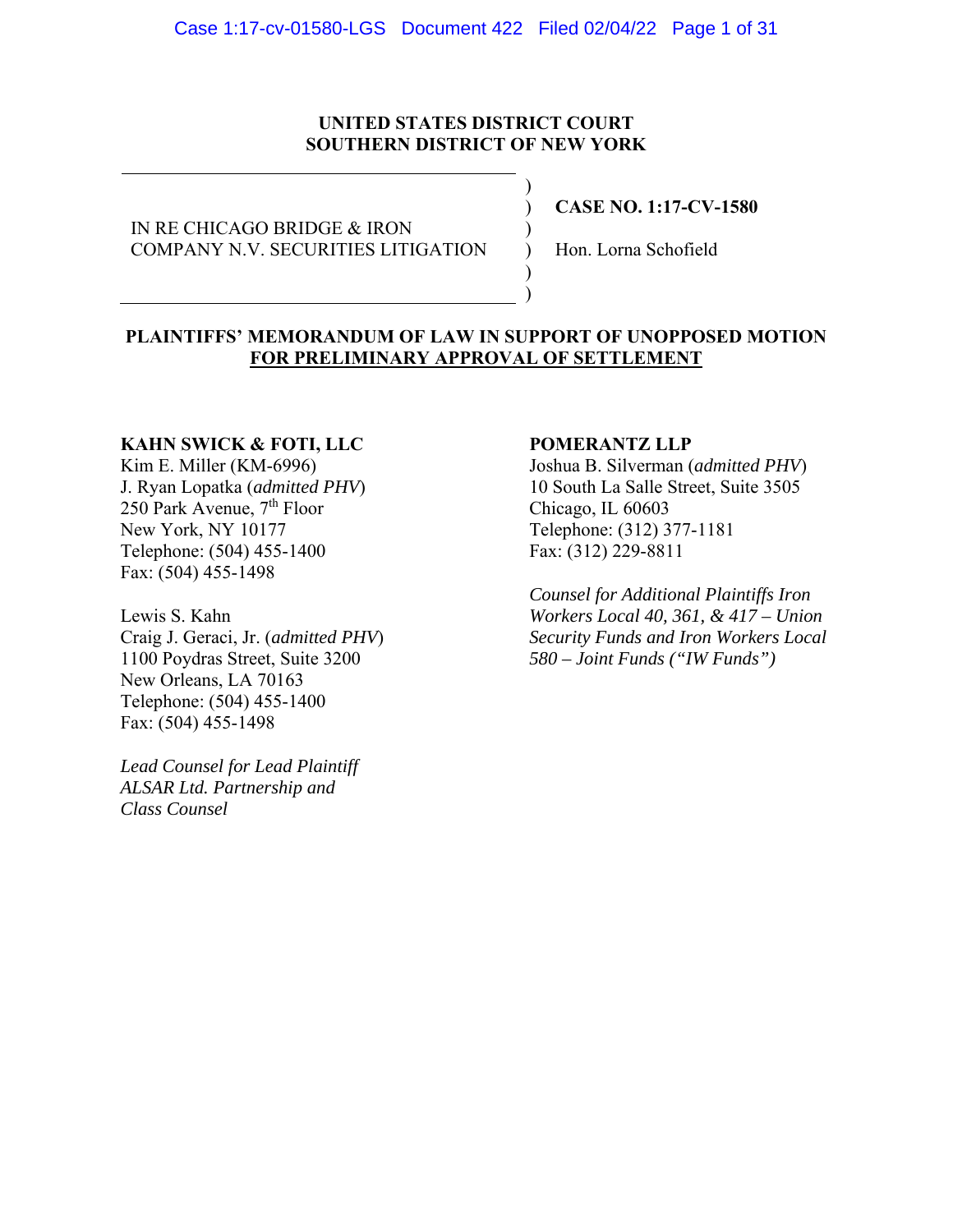# **TABLE OF CONTENTS**

# **Page:**

| Ι.                                                                 |                                                                     |
|--------------------------------------------------------------------|---------------------------------------------------------------------|
| II.                                                                |                                                                     |
|                                                                    |                                                                     |
| <b>B.</b>                                                          |                                                                     |
|                                                                    |                                                                     |
| III.                                                               |                                                                     |
| The Settlement Satisfies the Factors for Final Approval<br>$A_{-}$ |                                                                     |
| 1. The Class Was Well-Represented by Class Representatives         |                                                                     |
| The Settlement Is the Result of Good Faith, Arm's Length<br>2.     |                                                                     |
| 3 <sub>1</sub>                                                     |                                                                     |
| a.                                                                 | The costs, risks and delay of trial and appeal support approval  16 |
| b.                                                                 |                                                                     |
|                                                                    |                                                                     |
| <b>B.</b>                                                          |                                                                     |
| IV. THE PROPOSED PLAN OF ALLOCATION SHOULD BE                      |                                                                     |
| THE COURT SHOULD APPROVE THE PROPOSED<br>V.                        |                                                                     |
|                                                                    |                                                                     |
|                                                                    |                                                                     |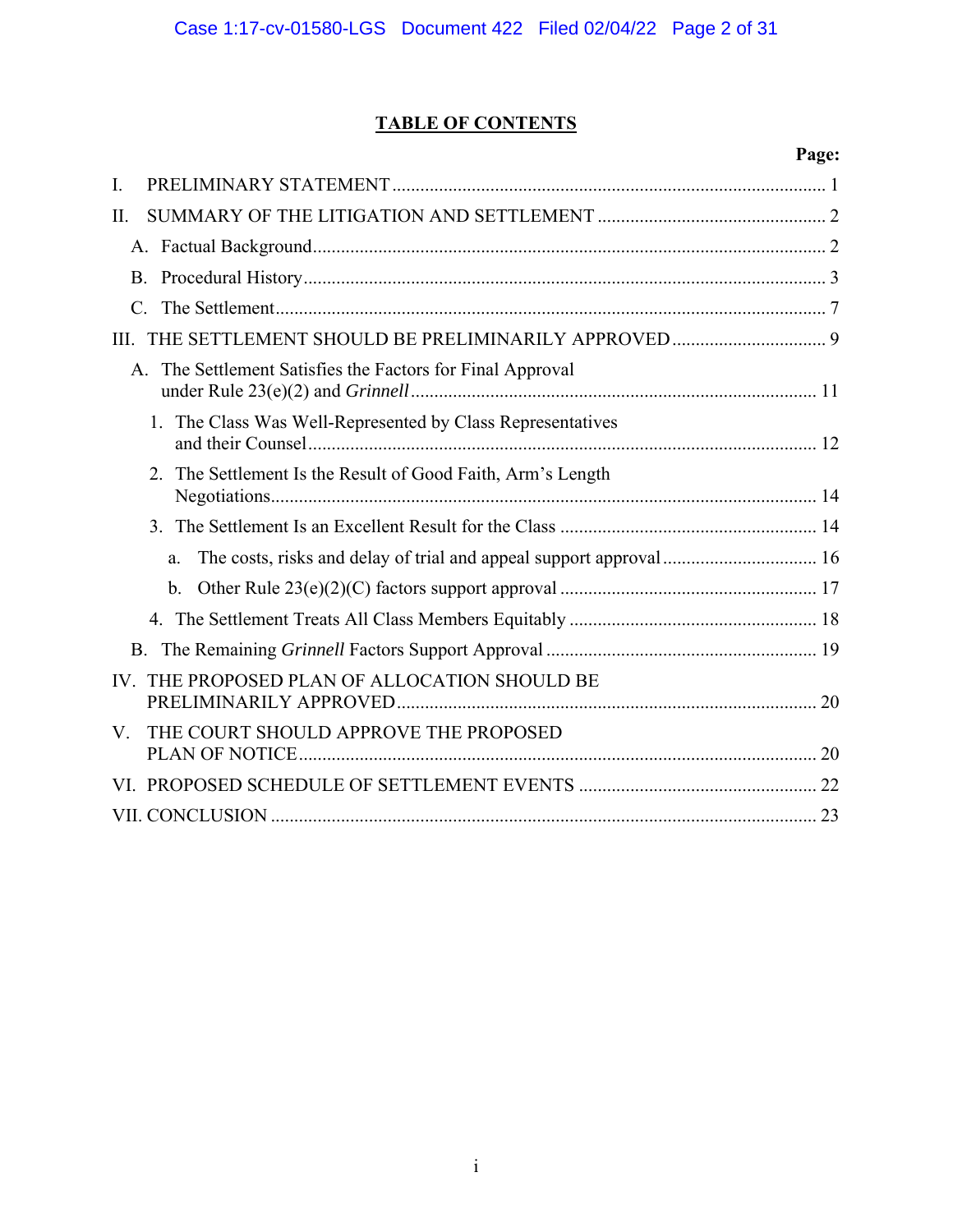# **TABLE OF AUTHORITIES**

 **Page(s):** 

| Anixter v. Home-Stake Prod. Co.,                                                                                                                                |
|-----------------------------------------------------------------------------------------------------------------------------------------------------------------|
| Christine Asia Co. v. Yun Ma,                                                                                                                                   |
| City of Providence v. Aeropostale, Inc.,<br>No. 11-cv-7132, 2014 WL 1883494 (S.D.N.Y. May 9, 2014),<br>aff'd sub nom. Arbuthnot v. Pierson,                     |
| D'Amato v. Deutsche Bank,                                                                                                                                       |
| Detroit v. Grinnell Corp.,                                                                                                                                      |
| Hayes v. Harmony Gold Min. Co.,<br>No. 08-cv-03653, 2011 WL 6019219 (S.D.N.Y. Dec. 2, 2011),                                                                    |
| In re Advanced Battery Techs., Inc. Sec. Litig.,                                                                                                                |
| In re Agent Orange Prod. Liab. Litig.,<br>597 F. Supp. 740 (E.D.N.Y. 1984),<br>aff'd sub nom. In re Agent Orange Prod. Liab. Litig.,                            |
| In re Am. Int'l Grp., Inc. Sec. Litig.,                                                                                                                         |
| In re Austrian & German Bank Holocaust Litig.,<br>80 F. Supp. 2d 164 (S.D.N.Y. 2000),<br>aff'd sub nom. D'Amato v. Deutsche Bank, 236 F.3d 78 (2d Cir. 2001) 14 |
| In re BioScrip, Inc. Sec. Litig.,<br>273 F. Supp. 3d 474 (S.D.N.Y. 2017),<br>aff'd sub nom. Fresno Cty. Employees' Ret. Ass'n v. Isaacson/Weaver Fam. Tr.,      |
| In re China Sunergy Sec. Litig.,                                                                                                                                |
| In re Citigroup Inc. Bond Litig.,                                                                                                                               |
| In re Citigroup, Inc. Sec. Litig.,                                                                                                                              |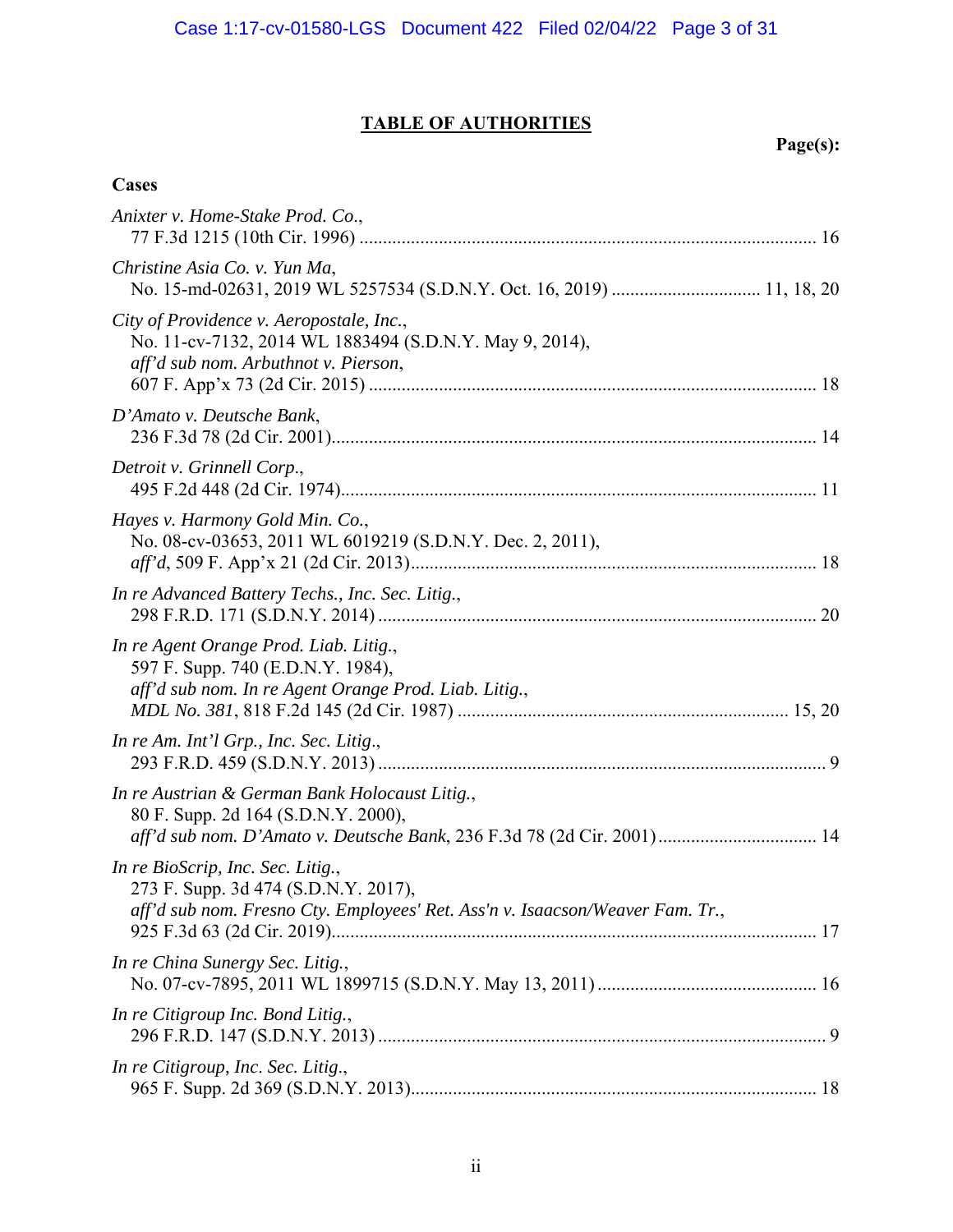# Case 1:17-cv-01580-LGS Document 422 Filed 02/04/22 Page 4 of 31

| In re Cnova N.V. Sec. Litig.,                                                                                                                                         |  |
|-----------------------------------------------------------------------------------------------------------------------------------------------------------------------|--|
| In re IMAX Sec. Litig.,                                                                                                                                               |  |
| In re Initial Pub. Offering Sec. Litig.,<br>243 F.R.D. 79, (S.D.N.Y. 2007),<br>adhered to on reconsideration, No. 01-cv-3020, 2007 WL 844710 (S.D.N.Y. Mar. 20, 2007) |  |
| In re J.P. Morgan Stable Value Fund ERISA Litig.,                                                                                                                     |  |
| In re LIBOR-Based Fin. Instruments Antitrust Litig.,                                                                                                                  |  |
| In re Marsh ERISA Litig.,                                                                                                                                             |  |
| In re Merrill Lynch & Co., Inc. Rsch. Reps. Sec. Litig.,                                                                                                              |  |
| In re Merrill Lynch Tyco Rsch. Sec. Litig.,                                                                                                                           |  |
| In re Nasdaq Mkt.-Makers Antitrust Litig.,                                                                                                                            |  |
| In re PaineWebber Ltd. Partnerships Litig.,<br>171 F.R.D. 104 (S.D.N.Y.), aff'd sub nom. In re PaineWebber Inc. Ltd. Partnerships Litig.,                             |  |
| In re Payment Card Interchange Fee & Merch. Disc. Antitrust Litig.,                                                                                                   |  |
| In re Platinum & Palladium Commodities Litig.,                                                                                                                        |  |
| In re Polaroid ERISA Litig.,                                                                                                                                          |  |
| In re Take Two Interactive Sec. Litig.,                                                                                                                               |  |
| In re Vivendi Universal, S.A. Sec. Litig.,                                                                                                                            |  |
| Kalnit v. Eichler,<br>99 F. Supp. 2d 327 (S.D.N.Y. 2000),                                                                                                             |  |
| Lawrence E. Jaffe Pension Plan v. Household Int'l, Inc.,                                                                                                              |  |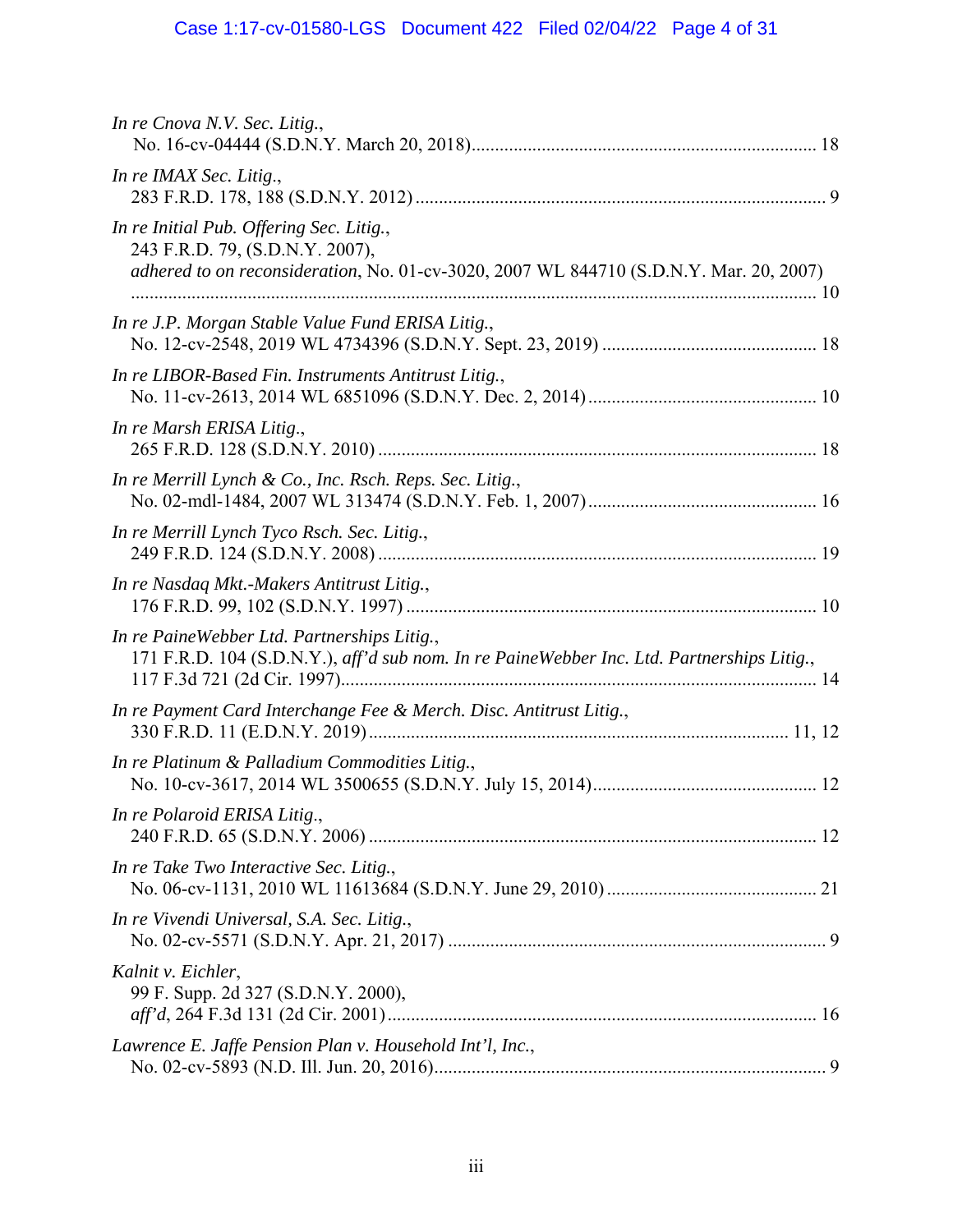| Massiah v. MetroPlus Health Plan, Inc.,                                                                                                                                        |
|--------------------------------------------------------------------------------------------------------------------------------------------------------------------------------|
| Melito v. Experian Mktg. Sols., Inc.,                                                                                                                                          |
| Robbins v. Koger Properties, Inc.,                                                                                                                                             |
| Wal-Mart Stores, Inc. v. Visa U.S.A., Inc.,                                                                                                                                    |
| Waterford Twp. Police & Fire Ret. Sys. v. Smithtown Bancorp, Inc.,<br>No. 10-cv-0864, 2015 U.S. Dist. LEXIS 73276 (E.D.N.Y. Apr. 17, 2015  10                                  |
| <b>Statutes</b>                                                                                                                                                                |
|                                                                                                                                                                                |
| <b>Other Authorities</b>                                                                                                                                                       |
| CORNERSTONE RESEARCH, Securities Class Action Settlements: 2020 Review and Analysis<br>(2021), available at https://www.cornerstone.com/wp-content/uploads/2021/12/Securities- |
| <b>Rules</b>                                                                                                                                                                   |
|                                                                                                                                                                                |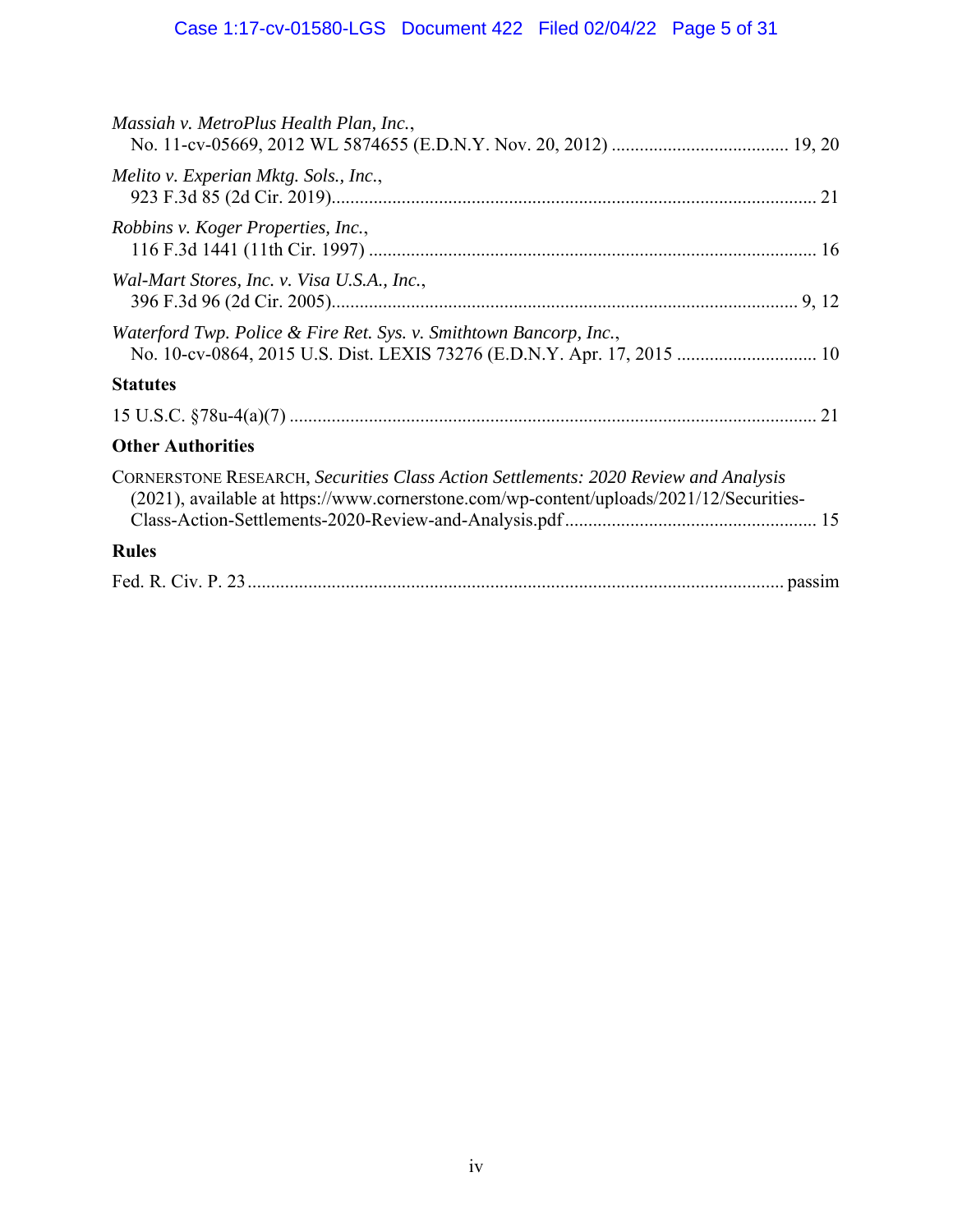### Case 1:17-cv-01580-LGS Document 422 Filed 02/04/22 Page 6 of 31

Class representatives ALSAR Ltd. Partnership ("ALSAR"), Plaintiffs Iron Workers Local 40, 362, & 417 – Union Security Funds and Iron Workers Local 580 – Joint Funds (together "Iron Workers," and collectively with ALSAR, "Plaintiffs"), individually and on behalf of all Class Members, respectfully submit this memorandum in support of their unopposed motion seeking: (i) preliminary approval of the proposed Settlement set forth in the Parties' Stipulation and Agreement of Settlement dated February 4, 2022 (the "Stipulation");<sup>1</sup> (ii) approval of the form and manner of giving notice to Class Members of the proposed Settlement; and (iii) the setting of a Settlement fairness hearing (the "Settlement Hearing") and deadlines for dissemination of Notice, for Class Member objections and exclusion, for the filing of Plaintiffs' motion for Final Approval of the Settlement, and for the filing of Class Counsel's application for an award of attorneys' fees and reimbursement of expenses and compensatory awards to Plaintiffs.

### **I. PRELIMINARY STATEMENT**

After litigating this Action for more than four-and-a-half years, Plaintiffs have negotiated a Settlement that provides a strong and immediate recovery to Class Members that is highly favorable in light of the risks of continued litigation. The proposed Settlement will resolve all claims against Defendants in exchange for a cash payment of \$44,000,000 (the "Settlement Amount") for the benefit of the Class. Plaintiffs believe that the Settlement Amount represents the majority of what could actually be collected on any award achieved at trial, given the bankruptcy of the corporate defendant, eroding insurance policies, potential insurance coverage challenges, and the limited resources of the Individual Defendants.

<sup>&</sup>lt;sup>1</sup> The "Parties" collectively refers to Plaintiffs, as defined above, together with Defendants Chicago Bridge & Iron Company N.V. ("CB&I"), its former Chief Executive Officer Philip Asherman, its former Chief Financial Officer Ronald Ballschmiede, and its former Chief Accounting Officer Westley Stockton. All capitalized terms not defined herein have the meanings ascribed to them in the Stipulation.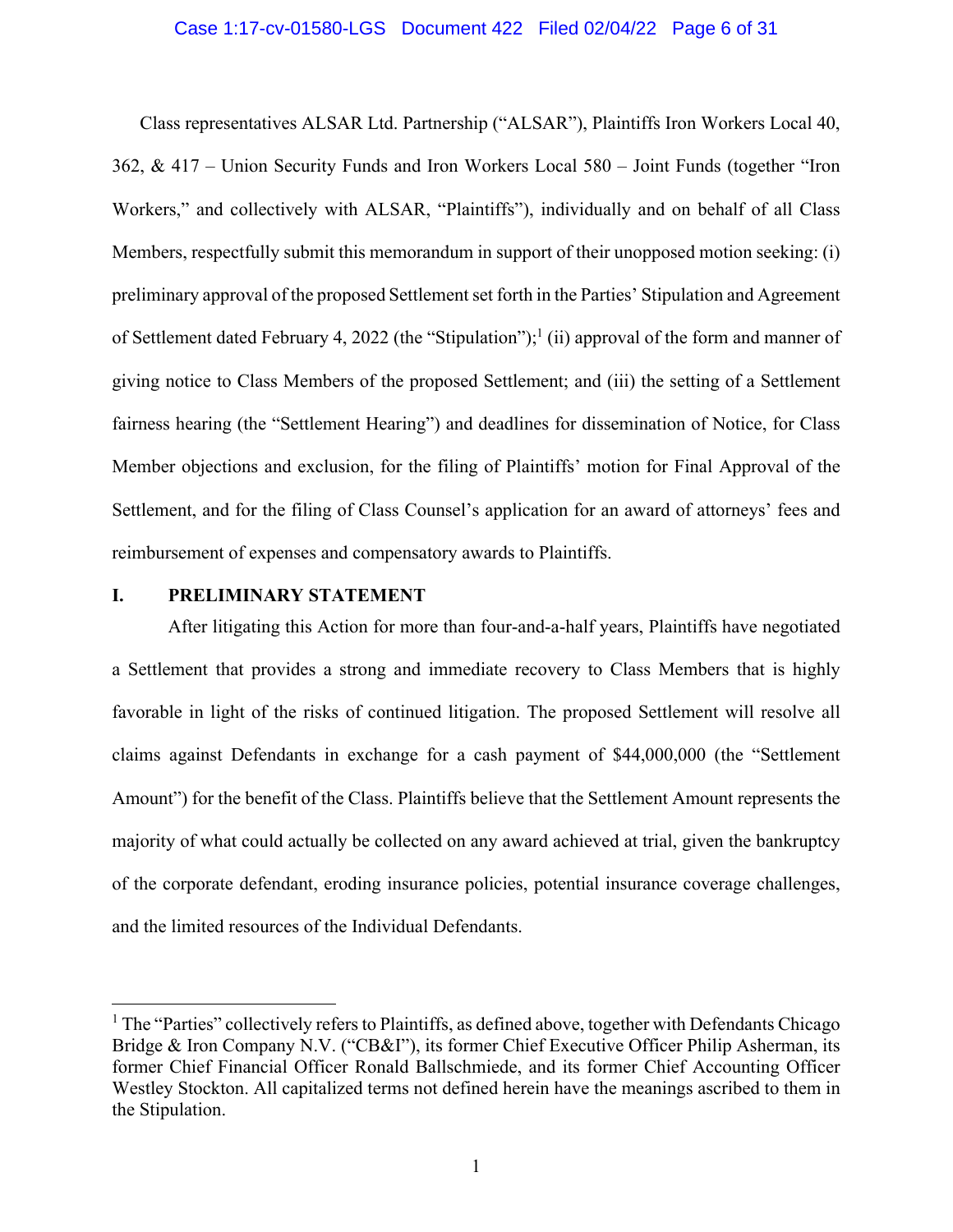### Case 1:17-cv-01580-LGS Document 422 Filed 02/04/22 Page 7 of 31

The Settlement was achieved only after defeating Defendants' motion to transfer, motion to dismiss, and motion for summary judgment; completing large-scale discovery; preparing for trial; and engaging in multiple mediation sessions with a highly regarded mediator, the Hon. Layn R. Phillips (Ret.). Although the Action was not resolved during the mediation sessions, negotiations subsequent to the last mediation session (and only weeks before trial was scheduled to begin) resulted in a mediator's proposal to settle the Action for the Settlement Amount, which both sides accepted. The Settlement provides a substantial, immediate, and guaranteed recovery for Class Members. Plaintiffs and Class Counsel believe that the proposed Settlement is fair, reasonable, adequate, and in the Class Members' best interest. Moreover, the proposed content and manner of providing notice satisfies requirements imposed by Fed. R. Civ. P. 23, the Private Securities Litigation Reform Act of 1995 ("PSLRA"), and due process. For these reasons, the Court should preliminarily approve the Settlement.

### **II. SUMMARY OF THE LITIGATION AND SETTLEMENT**

### **A. Factual Background**

CB&I was a global engineering, procurement, and construction company headquartered in The Hague, Netherlands, and focused on the energy industry (ECF No. 84). ¶ 34.<sup>2</sup> In July 2012, CB&I agreed to purchase The Shaw Group, a nuclear fabricator, for about \$3 billion. *Id.* at ¶ 35. Shaw's subsidiary, Stone & Webster, had contracts to build the first nuclear plants in the United States since Three Mile Island, one in Georgia (Vogtle) and one in South Carolina (V.C. Summer) (the "Nuclear Projects"). *Id.* Both were to be constructed in a partnership or consortium with Westinghouse, which designed the reactors and had a contract with Stone & Webster. *Id.* CB&I told investors that the Nuclear Projects would be accretive and that it had conducted extensive due

<sup>&</sup>lt;sup>2</sup> Citations to " $\blacksquare$ " or " $\blacksquare$ " are references to the numbered paragraphs of the Amended Complaint (ECF No. 84).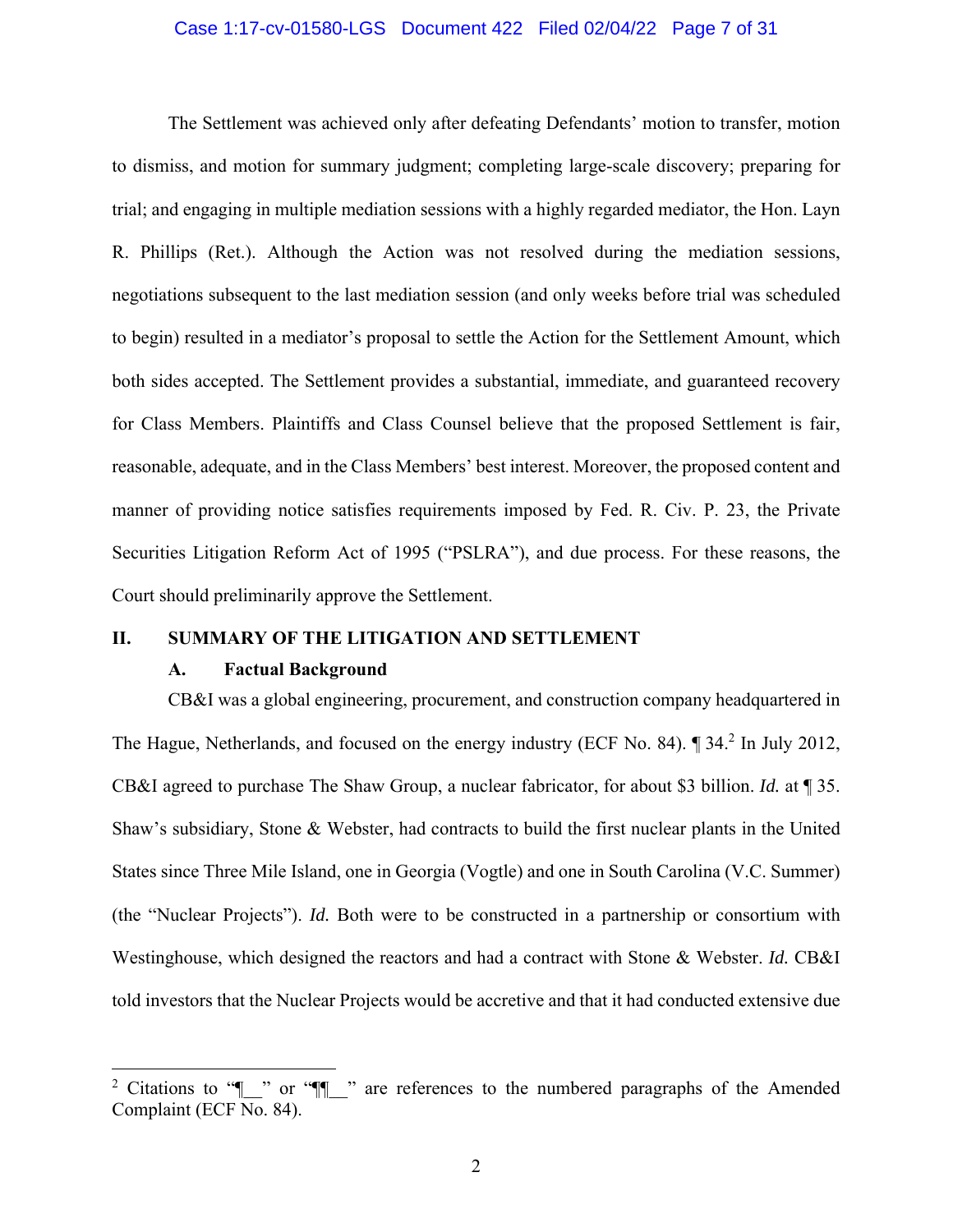#### Case 1:17-cv-01580-LGS Document 422 Filed 02/04/22 Page 8 of 31

diligence. *Id.* at ¶¶ 36-37. Although acquiring Shaw vaulted CB&I into a leader in nuclear fabrication, CB&I knew that the Nuclear Projects were seriously troubled. *Id.* at  $\P\P$  40-41.

Throughout the Class Period, Defendants made misleadingly optimistic statements to investors about the Nuclear Projects, omitted to disclose known cost overruns and other problems with the Nuclear Projects, booked as revenue disputed claims for which collection was improbable, and claimed to be unaware of any indicators of impairment. *See, e.g.*, ¶¶ 99-175.

Investors became aware of the true state of the Nuclear Projects via skeptical reports from independent analysts Vertical Research and Prescience Point, and from disclosures of CB&I's actual poor performance by the utility companies that owned the Nuclear Projects and by their state regulators. *See, e.g.*, ¶¶ 126-35, 141-43, 153-56. These disclosures caused CB&I's stock to decline significantly. *Id.* Ultimately, understanding that the nuclear business was a liability and not an asset, CB&I agreed to hand it over to Westinghouse for what it called a "quitclaim" – essentially walking away from the business it had previously portrayed as a crown jewel. ¶¶ 176- 82.

#### **B. Procedural History**

The initial complaint in this Action was filed on March 2, 2017 (ECF No. 1). On May 1, 2017, Lead Plaintiff ALSAR moved to consolidate related actions, to be appointed lead plaintiff, and to appoint its counsel as lead counsel (ECF No. 31). Additional class representatives Iron Workers also moved for appointment (ECF No. 35). After hearing argument on the motion during a June 14, 2017 pre-trial conference, the Court appointed ALSAR to be Lead Plaintiff, and appointed its counsel, Kahn Swick & Foti, LLC as Lead Counsel (ECF No. 68). The Court also consolidated related actions into this Action. *Id.*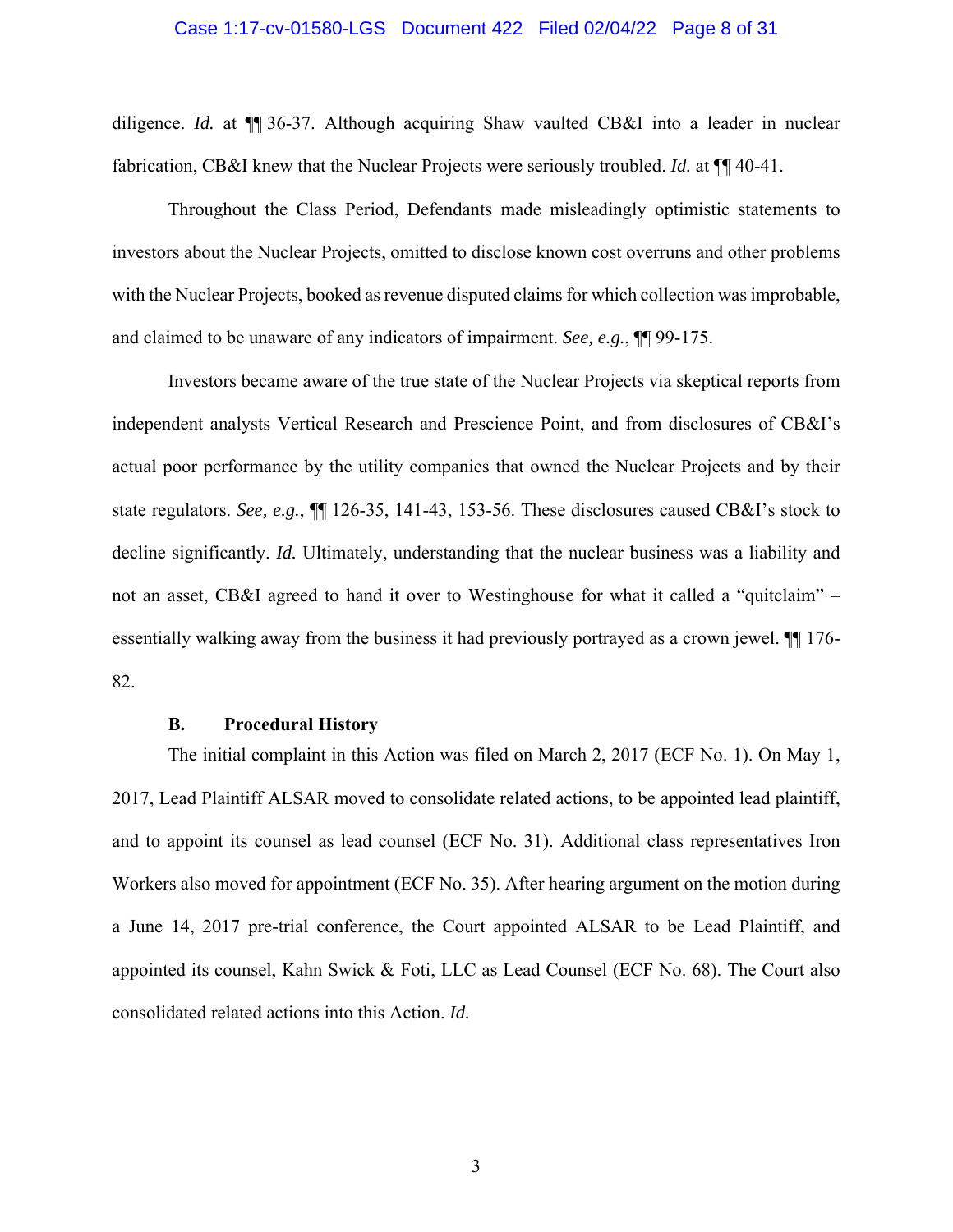### Case 1:17-cv-01580-LGS Document 422 Filed 02/04/22 Page 9 of 31

Two days later, Defendants moved to transfer the Action from this Court to the Southern District of Texas (ECF No. 69). After full briefing, on July 17, 2017, the Court denied Defendants' motion to transfer (ECF No. 83).

On August 14, 2017, after conducting an extensive private investigation into the underlying claims, Plaintiffs filed their Amended Complaint (ECF No. 84). Defendants moved to dismiss the Amended Complaint (ECF No. 91), which Lead Plaintiff opposed (ECF No. 104). On May 24, 2018, the Court entered an order denying Defendants' motion to dismiss (ECF No. 108).

On June 21, 2018, the Court entered a scheduling order requiring fact discovery to be completed six months later (ECF No. 115). At the scheduling conference, defense counsel indicated that, in addition to any documents to be produced in response to Plaintiffs' forthcoming requests for production, Defendants would be immediately producing to Plaintiffs two terabytes of data exchanged in a prior litigation relating to a dispute between the contractor and owners of the Vogtle project. Because of the enormous number of documents to be reviewed in six months, and the large number of relevant deponents, Plaintiffs immediately served discovery requests, built document review teams, and, after soliciting competitive bids, retained an eDiscovery vendor to provide an advanced AI discovery platform with predictive technology that would allow reviewers to better sift through large quantities of information in the time allotted.

With these processes in place, Plaintiffs promptly began to review over a million pages of documents (a figure that would eventually grow to approximately 1.9 million documents constituting approximately 9 million pages), and to schedule and take depositions. When it became clear to Plaintiffs that large categories of crucial documents appeared to be missing, they promptly raised their discovery concerns with the Court (ECF Nos. 125, 127). On September 21, 2018, the Action was referred to Magistrate Judge Wang for pre-trial proceedings. On October 12, 2018,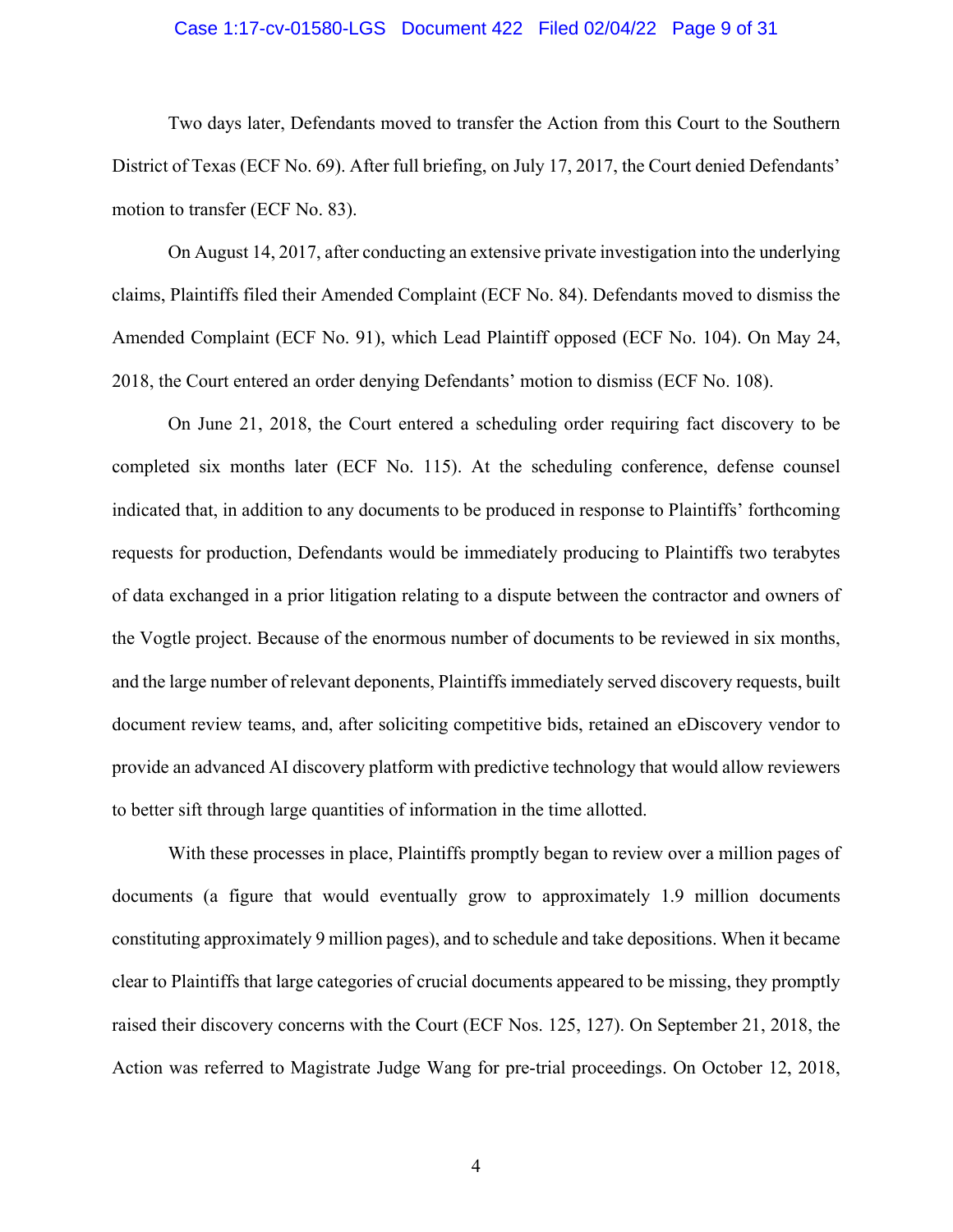### Case 1:17-cv-01580-LGS Document 422 Filed 02/04/22 Page 10 of 31

Plaintiffs filed a letter motion to the Magistrate Judge Wang seeking an extension of the fact discovery cutoff so that the unproduced discovery could be obtained prior to remaining depositions (ECF Nos. 135, 137). On October 31, 2018, this Court withdrew the referral to Magistrate Judge Wang before the letter motions were addressed by her (ECF No. 139). On November 1, 2018, Plaintiffs raised to this Court the "serious deficiencies" previously raised to but not yet ruled upon by Magistrate Judge Wang (ECF No. 141).

After further conferences between the Parties failed to resolve the discovery deficiencies, on November 7, 2018, Plaintiffs sought a conference with the Court pursuant to Local Rule 37.2 (ECF No. 145). On November 16, 2018, the Court ordered the Parties to consider candidates for appointment as special master to oversee discovery (ECF No. 151). After the Parties failed to agree on a candidate, the Court suggested, and with the Parties' consent, appointed Hon. Shira Scheindlin (Ret.) to serve as Special Master to resolve discovery disputes (ECF Nos. 165, 169).

On January 23, 2019, Judge Scheindlin entered an order extending discovery until August 30, 2019, and scheduling class certification briefing (ECF No. 171). On February 4, 2019, Plaintiffs moved to certify the Class (ECF No. 179). At the same time, Plaintiffs continued their large-scale document review, rescheduled remaining depositions, and briefed discovery disputes for Judge Scheindlin, regularly appearing before her for in-person conferences and arguments (*see, e.g.*, ECF Nos. 186, 189).

Defendants moved to refer class certification to Judge Scheindlin for a report and recommendation (ECF No. 202). Plaintiffs agreed to this referral. After full class certification briefing, the Parties prepared for and participated in an all-day evidentiary hearing, including testimony by each side's expert economist, before Judge Scheindlin on September 5, 2019. After that hearing, the Parties also submitted additional letter briefs to address matters raised during the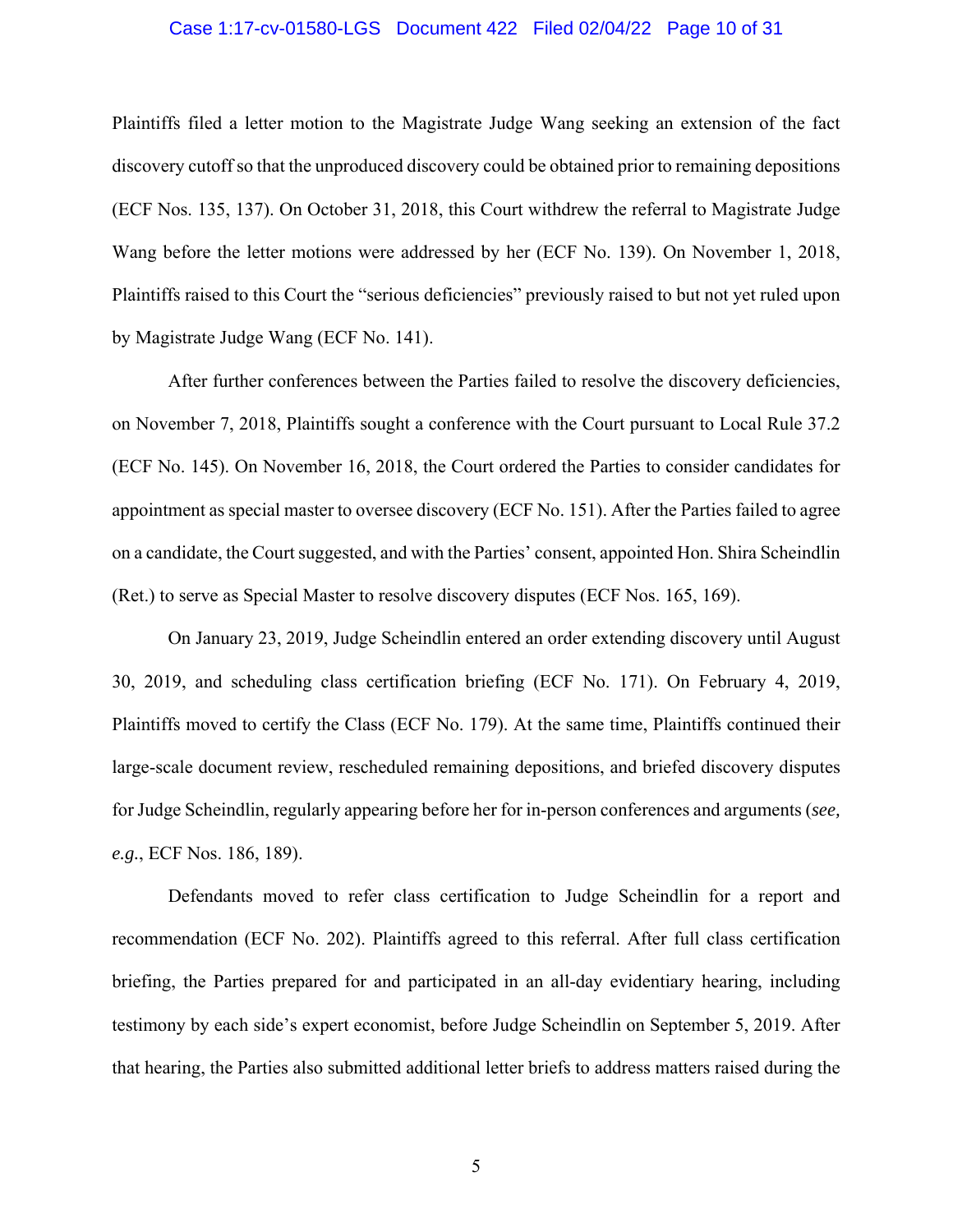### Case 1:17-cv-01580-LGS Document 422 Filed 02/04/22 Page 11 of 31

hearing and by Judge Scheindlin after the hearing (ECF Nos. 219, 222). On October 18, 2019, Judge Scheindlin issued a 107-page report and recommendation (the "R&R") finding that the Class should be certified, that Plaintiffs should be appointed Class Representatives, and that Lead Counsel should be appointed Class Counsel, but finding that price impact was not shown for any date after January 29, 2015 (ECF No. 217). Defendants promptly objected to the R&R (ECF No. 218), which objection Plaintiffs opposed (ECF No. 221).

On January 21, 2020, CB&I filed for bankruptcy protection. That same day, Plaintiffs provided notice of the bankruptcy to the Court, indicating that consistent with prevailing law, Plaintiffs would continue without delay discovery and prosecution of claims against the other Defendants (ECF No. 230). Plaintiffs resisted efforts by Defendants to halt ongoing prosecution and discovery in favor of CB&I's bankruptcy (ECF No. 233). Ultimately, Defendants withdrew their efforts and agreed to proceed in this Court with respect to all Parties, including CB&I (ECF No. 234).

On January 31, 2020, Plaintiffs served reports from their three experts: economist John Finnerty, Ph.D., opining on loss causation and damages (as well as market efficiency); investment banker William Purcell, opining on the importance to investors of the concealed information; and accountant Harris Devor, opining on accounting-related matters.

On March 23, 2020, the Court entered an Order adopting Judge Scheindlin's R&R and granting class certification (ECF No. 237). Defendants promptly petitioned the United States Court of Appeals for the Second Circuit to hear an interlocutory appeal of this Court's Order pursuant to Fed. R. Civ. P. 23(f), which Plaintiffs opposed. Consistent with Fed. R. Civ. P. 23, Plaintiffs moved the Court to disseminate class notice (ECF No. 239). On April 20, 2020, the Court approved the form and plan of notice proposed by Plaintiffs and the proposed notice administrator (ECF No.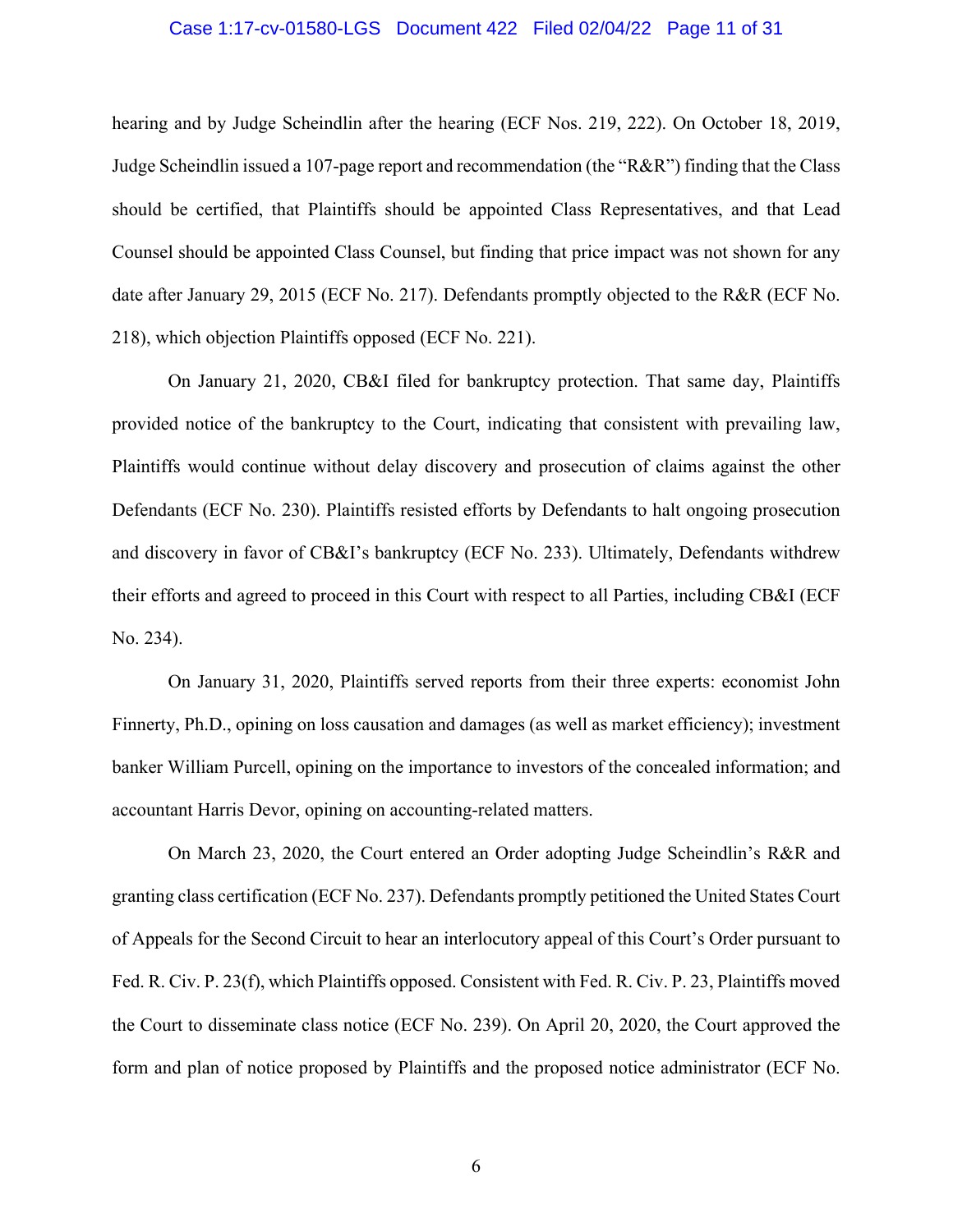#### Case 1:17-cv-01580-LGS Document 422 Filed 02/04/22 Page 12 of 31

240). On August 11, 2020, the United States Court of Appeals for the Second Circuit denied Defendants' Rule 23(f) petition for interlocutory appeal (ECF No. 251).

On September 4, 2020, Defendants moved for summary judgment (ECF No. 252), which Plaintiffs opposed (ECF No. 264).

On February 22, 2021, Defendants sought (ECF No. 301), and on February 25, 2021 were granted, leave to add bankruptcy-related defenses to their Answers (ECF No. 302). Among other things, these defenses asserted that Plaintiffs were enjoined under the bankruptcy plan from recovery against CB&I and were enjoined under a third-party release entered by the bankruptcy court from recovery against the Individual Defendants without a showing that the claims sounded in "actual fraud" (ECF No. 303). To protect the Class's interests in CB&I's bankruptcy, Class Counsel retained bankruptcy counsel.

On August 23, 2021, the Court entered an Order denying Defendants' motion for summary judgment, except as to one statement (ECF No. 306). Among other things, the summary judgment order found that the claims sounded in "actual fraud," paving the way for claims against Individual Defendants to proceed. *Id.* 

On September 22, 2021, this Court entered a scheduling Order setting deadlines, *inter alia*, for motions in *limine* and pre-trial order, and set this case on the ready-for-trial docket beginning February 7, 2022. Pursuant to that schedule, on December 13, 2021, and December 20, 2021, the Parties briefed twenty-five motions in *limine*. Those motions were pending when Plaintiffs informed the Court, on January 6, 2022, that a proposed settlement had been reached (ECF No. 419).

### **C. The Settlement**

On December 15, 2021, with discovery complete, Plaintiffs' claims having survived summary judgment, and with an imminent ready-for-trial setting, the Parties engaged in a full-day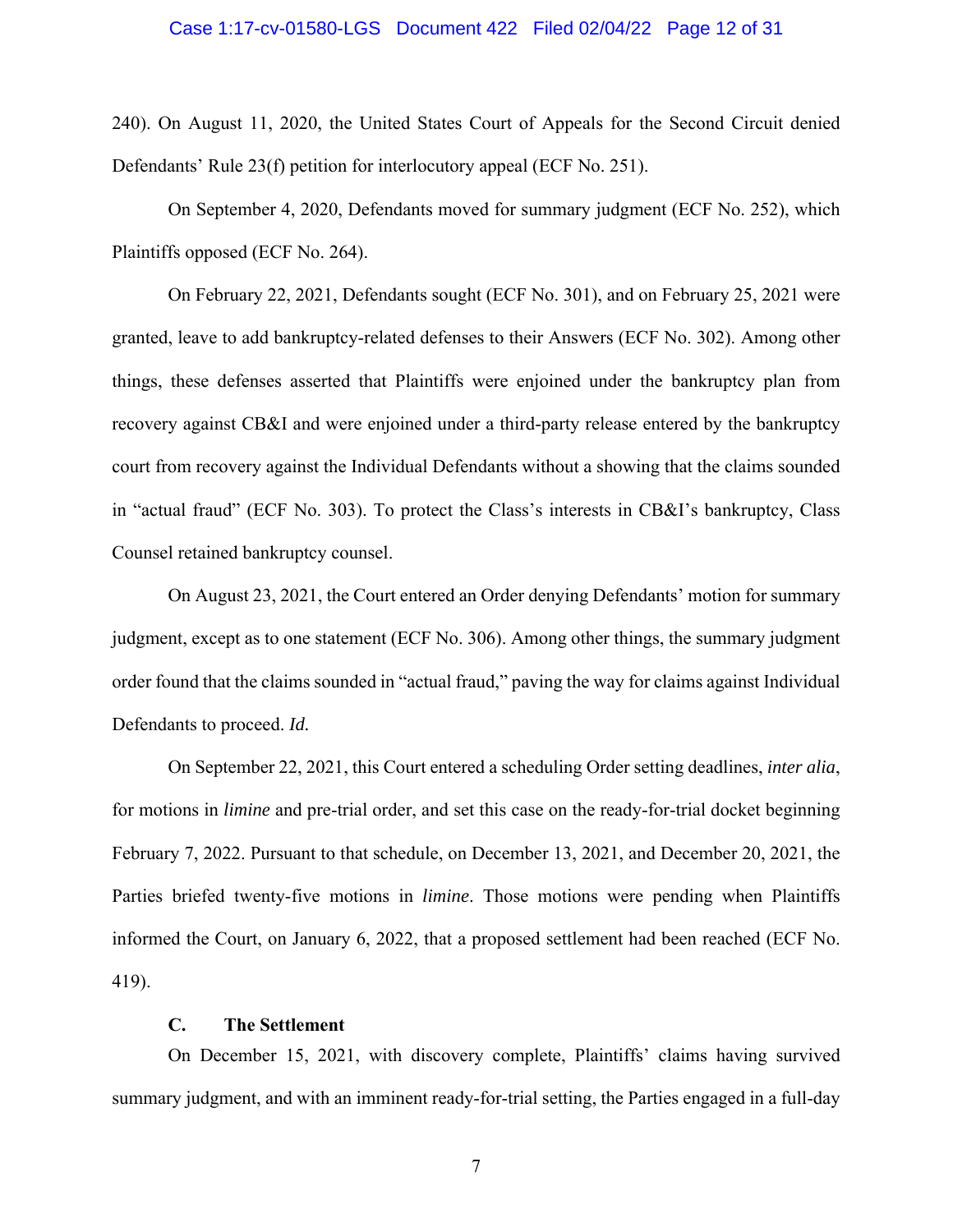### Case 1:17-cv-01580-LGS Document 422 Filed 02/04/22 Page 13 of 31

in-person mediation before the Hon. Layn Phillips (Ret.), a highly experienced mediator.<sup>3</sup> While the Parties did not reach a resolution at the mediation session, Judge Phillips thereafter issued a mediator's proposal. The proposal, which both sides accepted on December 31, 2021, called for the settlement of all claims and a full release in exchange for a cash payment of \$44,000,000.

Having litigated this Action since 2017, reviewed approximately 9 million pages of documents, taken or defended 32 depositions, and exchanged numerous expert reports, Plaintiffs and their counsel were well-positioned to evaluate the Settlement, as well as the potential risks and benefits of continuing to trial, including the risks of pending *Daubert* motions seeking to exclude two of Plaintiffs' experts, and the risks of sustaining over appeal and collecting a verdict even if they prevailed at trial. Based on this evaluation, Plaintiffs and their counsel agree that the Settlement represents a fair, adequate, and reasonable result for the Class.

While Plaintiffs believe that the merits of their case are strong, Defendants contend that they did not violate the U.S. securities laws, did not act with scienter, and did not cause damages to the Class. Although Plaintiffs believe their claims are well-supported and would prevail at trial, they recognize the possibility that a jury may not return a verdict in their favor or may award damages less than the Settlement Amount. Plaintiffs are also cognizant that Defendants tried a related case by an opt-out plaintiff to a jury, and prevailed. *See infra* at Section III( $A$ )(3)(a). Additionally, a successful verdict at trial could be overturned on appeal, and there is a risk that the insurers would either deny coverage or that the eroding insurance policies would be insufficient to cover a verdict substantially larger than the Settlement Amount.

<sup>&</sup>lt;sup>3</sup> Judge Phillips was the same mediator the Parties had used for an unsuccessful early mediation in 2020.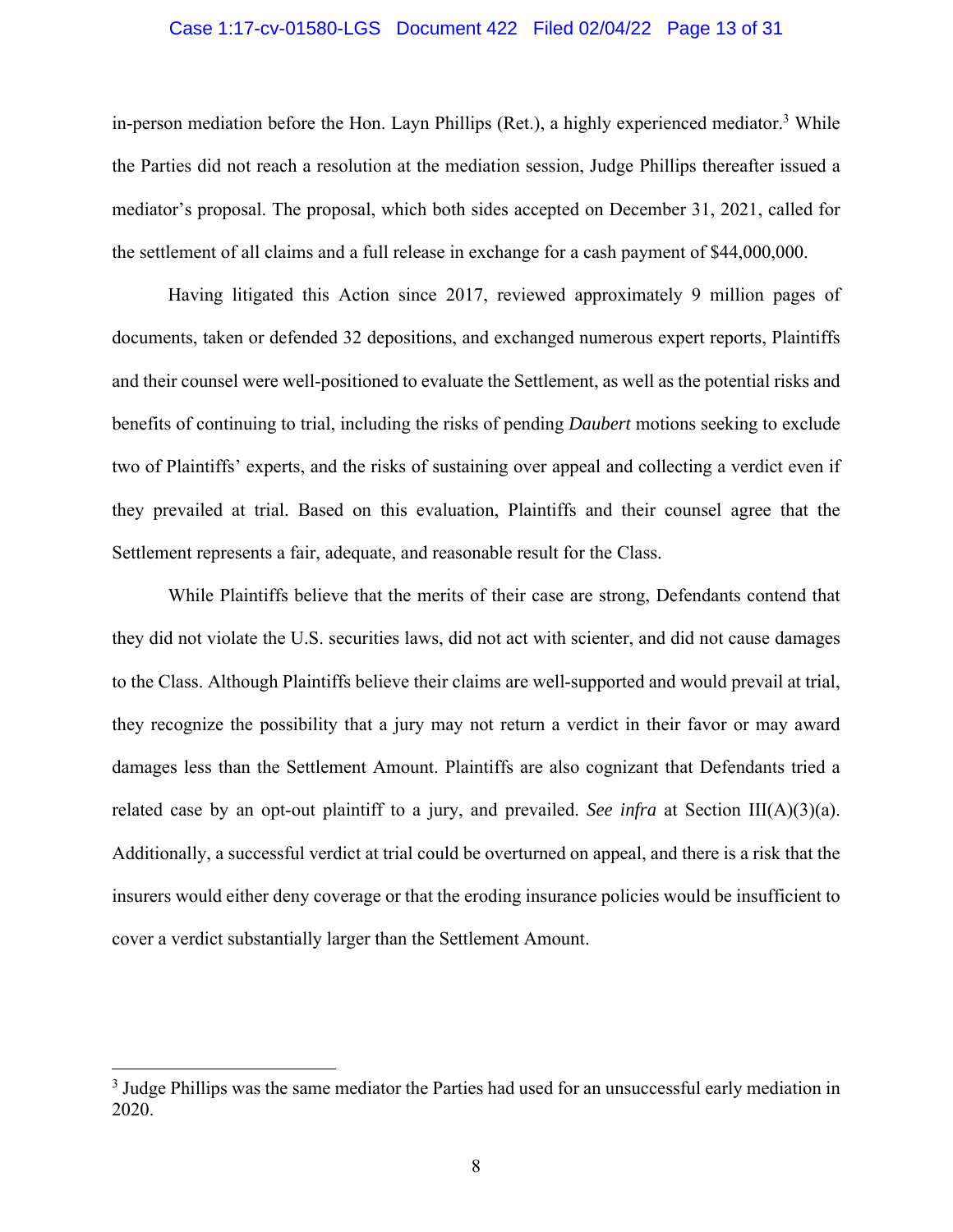### Case 1:17-cv-01580-LGS Document 422 Filed 02/04/22 Page 14 of 31

Plaintiffs have considered the additional costs and likelihood that trial and post-trial proceedings (including appeals and coverage litigation) would further erode insurance coverage and substantially delay any recovery. Indeed, in two PSLRA cases that were tried to a verdict, plaintiffs in both cases did not file a motion for preliminary approval until approximately seven years after their respective juries rendered verdicts in their favor as a result of post-trial proceedings. *See* Class Pls.' Mem. of Law in Supp. of Mot. for Approval of Settlement for Reliance Claimants and for Reimbursement of Additional Expenses, *In re Vivendi Universal, S.A. Sec. Litig.*, No. 02-cv-5571 (S.D.N.Y. Apr. 21, 2017), ECF No. 1313 (motion for preliminary approval filed after appeal and approximately 7.5 years after the jury verdict); *see also* Mem. of P. & A. in Supp. of Pls' Unopposed Mot. for Prelim. Approval of Class Action Settlement, *Lawrence E. Jaffe Pension Plan v. Household Int'l, Inc.*, No. 02-cv-5893 (N.D. Ill. Jun. 20, 2016), ECF No. 2212 (motion for preliminary approval filed approximately 7 years after the jury verdict and after appeal, which reversed the verdict in part and ordered a limited new trial). Given these significant risks, Plaintiffs and their counsel believe that the guaranteed, prompt recovery of the Settlement provides an excellent result and is in the best interest of the Class.

### **III. THE SETTLEMENT SHOULD BE PRELIMINARILY APPROVED**

The Second Circuit recognizes the "strong judicial policy in favor of settlements, particularly in the class action context." *Wal-Mart Stores, Inc. v. Visa U.S.A., Inc.*, 396 F.3d 96, 116 (2d Cir. 2005); *see also In re IMAX Sec. Litig*., 283 F.R.D. 178, 188 (S.D.N.Y. 2012). Courts should approve a class action settlement if it is "fair, reasonable, and adequate." *See* Fed. R. Civ. P. 23(e)(2); *see also In re Citigroup Inc. Bond Litig.*, 296 F.R.D. 147, 154 (S.D.N.Y. 2013); *In re Am. Int'l Grp., Inc. Sec. Litig*., 293 F.R.D. 459, 464 (S.D.N.Y. 2013).4

<sup>&</sup>lt;sup>4</sup> Unless otherwise noted, all emphasis is added, and internal citations are omitted throughout.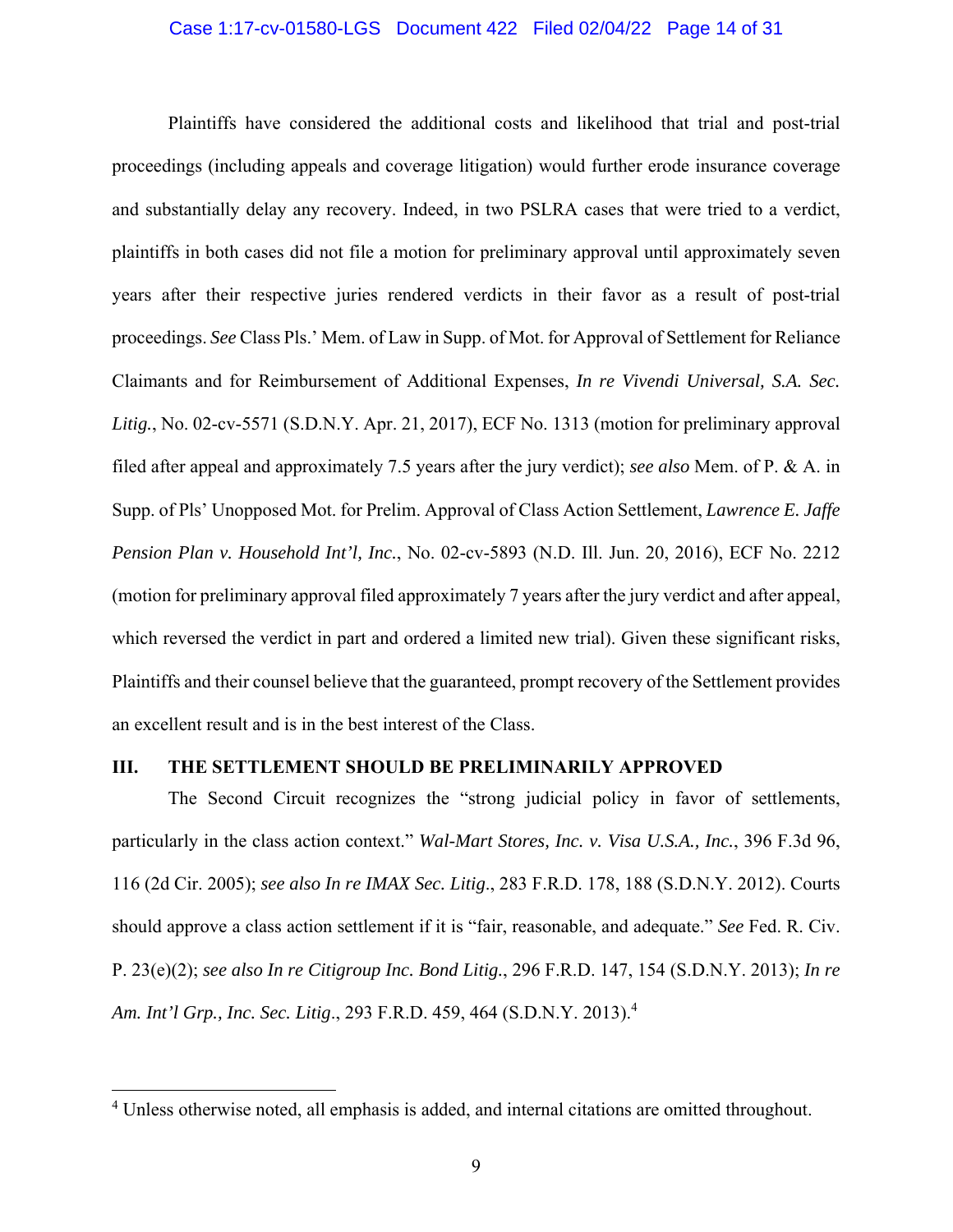### Case 1:17-cv-01580-LGS Document 422 Filed 02/04/22 Page 15 of 31

"Review of a proposed class action settlement generally involves a two-step process: preliminary approval and a subsequent 'fairness hearing.'" *In re Initial Pub. Offering Sec. Litig.*, 243 F.R.D. 79, 87 (S.D.N.Y. 2007), *adhered to on reconsideration*, No. 01-cv-3020, 2007 WL 844710 (S.D.N.Y. Mar. 20, 2007). "In considering preliminary approval, courts make a preliminary evaluation of the fairness of the settlement, prior to notice" and "[o]nce preliminary approval is bestowed, the second step of the process ensues: notice is given to the class members of a hearing, at which time class members and the settling parties may be heard with respect to final court approval." *In re Nasdaq Mkt.-Makers Antitrust Litig.*, 176 F.R.D. 99, 102 (S.D.N.Y. 1997) (internal quotation marks and citation omitted). "Preliminary approval is not tantamount to a finding that [a proposed] settlement is fair and reasonable. . . . Instead, at this stage, we need only decide whether the terms of the Proposed Settlement are at least sufficiently fair, reasonable and adequate to justify notice to those affected and an opportunity to be heard." *In re LIBOR-Based Fin. Instruments Antitrust Litig.*, No. 11-cv-2613, 2014 WL 6851096, at \*2 (S.D.N.Y. Dec. 2, 2014) (internal quotation marks and citation omitted). Additionally, "courts should give proper deference to the private consensual decision of the parties," and should bear in mind "the unique ability of class and defense counsel to assess the potential risks and rewards of litigation." *Waterford Twp. Police & Fire Ret. Sys. v. Smithtown Bancorp, Inc.*, No. 10-cv-0864, 2015 U.S. Dist. LEXIS 73276, at \*18 (E.D.N.Y. Apr. 17, 2015).

Rule  $23(e)(1)$  provides that preliminary approval should be granted where "the parties" show[] that the Court will likely be able to: (i) approve the proposal under Rule  $23(e)(2)$ ; and (ii) certify the class for purposes of judgment on the proposal." Fed. R. Civ. P.  $23(e)(1)$ . As set forth below, this Settlement satisfies both prongs. It meets the criteria for final approval expressly enumerated in Rule 23(e)(2), as well as those articulated in *Detroit v. Grinnell Corp*., 495 F.2d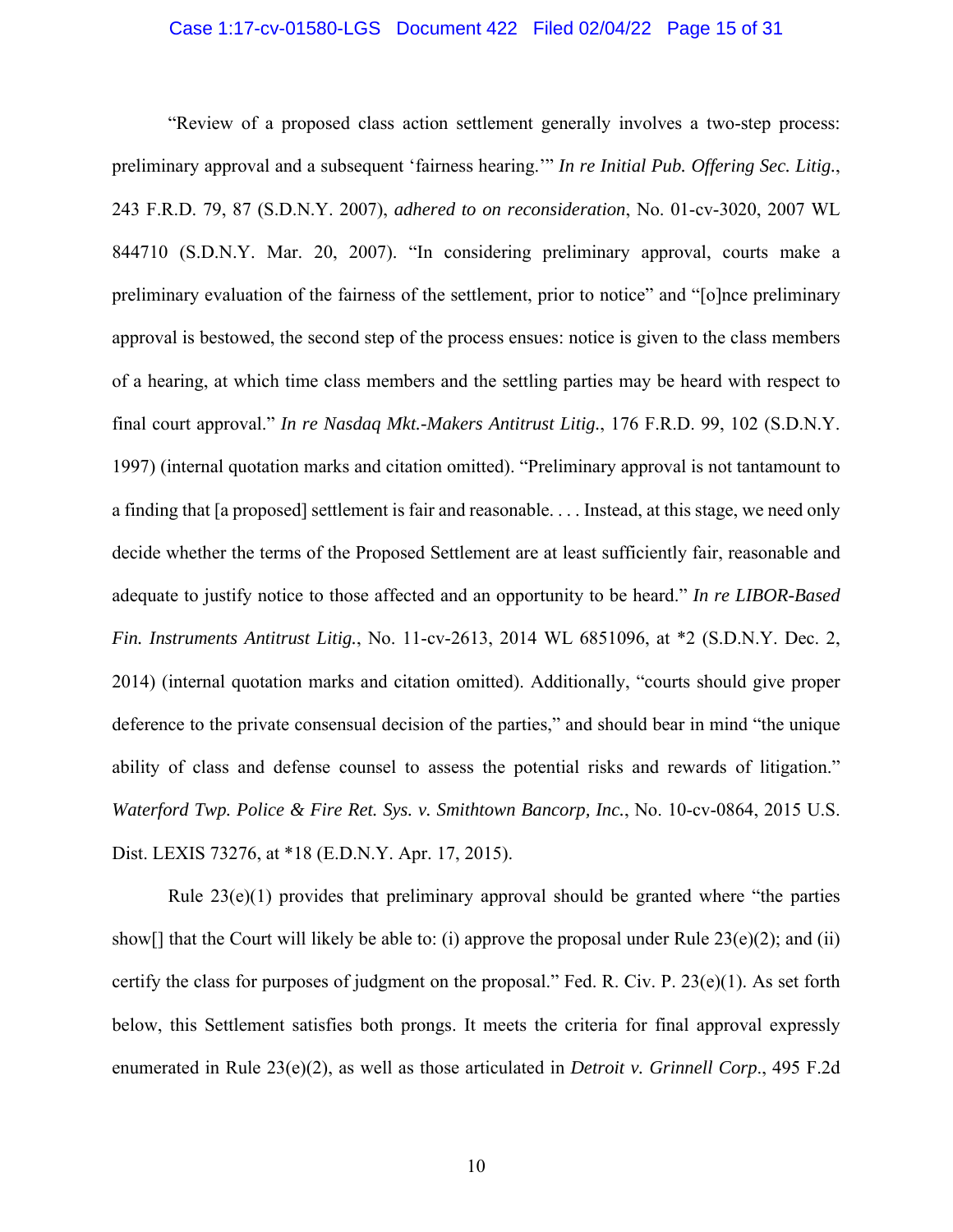448 (2d Cir. 1974).

### **A. The Settlement Satisfies the Factors for Final Approval under Rule 23(e)(2) and** *Grinnell*

The Settlement is highly beneficial to the Class and satisfies the factors articulated in the

recent amendments to Rule 23(e)(2) and *Grinnell*. Under the recent amendments to Rule 23(e)(2),

courts assessing approval are to consider whether:

- (A) The class representatives and class counsel have adequately represented the class;
- (B) The proposal was negotiated at arm's length;
- (C) The relief provided for the class is adequate, taking into account:
	- (i) The costs, risks, and delay of trial and appeal;
	- (ii) The effectiveness of any proposed method of distributing relief to the class, including the method of processing class-member claims;
	- (iii) The terms of any proposed award of attorneys' fees, including timing of payment; and
	- (iv) Any agreement required to be identified under Rule  $23(e)(3)$ ; and
- (D) The proposal treats class members equitably relative to each other.

Fed. R. Civ. P. 23(e)(2). These factors "add to, rather than displace, the *Grinnell* factors." *In re* 

*Payment Card Interchange Fee & Merch. Disc. Antitrust Litig.*, 330 F.R.D. 11, 29 (E.D.N.Y.

2019). Courts in the Second Circuit have long considered the following factors, set forth in

*Grinnell*, to evaluate "whether a class action settlement is fair, reasonable, and adequate under

Rule 23":

(1) the complexity, expense and likely duration of the litigation; (2) the reaction of the class to the settlement; (3) the stage of the proceedings and the amount of discovery completed; (4) the risks of establishing liability; (5) the risks of establishing damages; (6) the risks of maintaining the class through the trial; (7) the ability of the defendants to withstand a greater judgment; (8) the range of reasonableness of the settlement fund in light of the best possible recovery; and (9) the range of reasonableness of the settlement fund to a possible recovery in light of all the attendant risks of litigation.

*Christine Asia Co. v. Yun Ma*, No. 15-md-02631, 2019 WL 5257534, at \*8-9 (S.D.N.Y. Oct. 16,

2019) (citing *Grinnell*, 495 F.2d at 463). While the Second Circuit has not prescribed any set order

of consideration, at least one district court has suggested that courts first "consider[] the Rule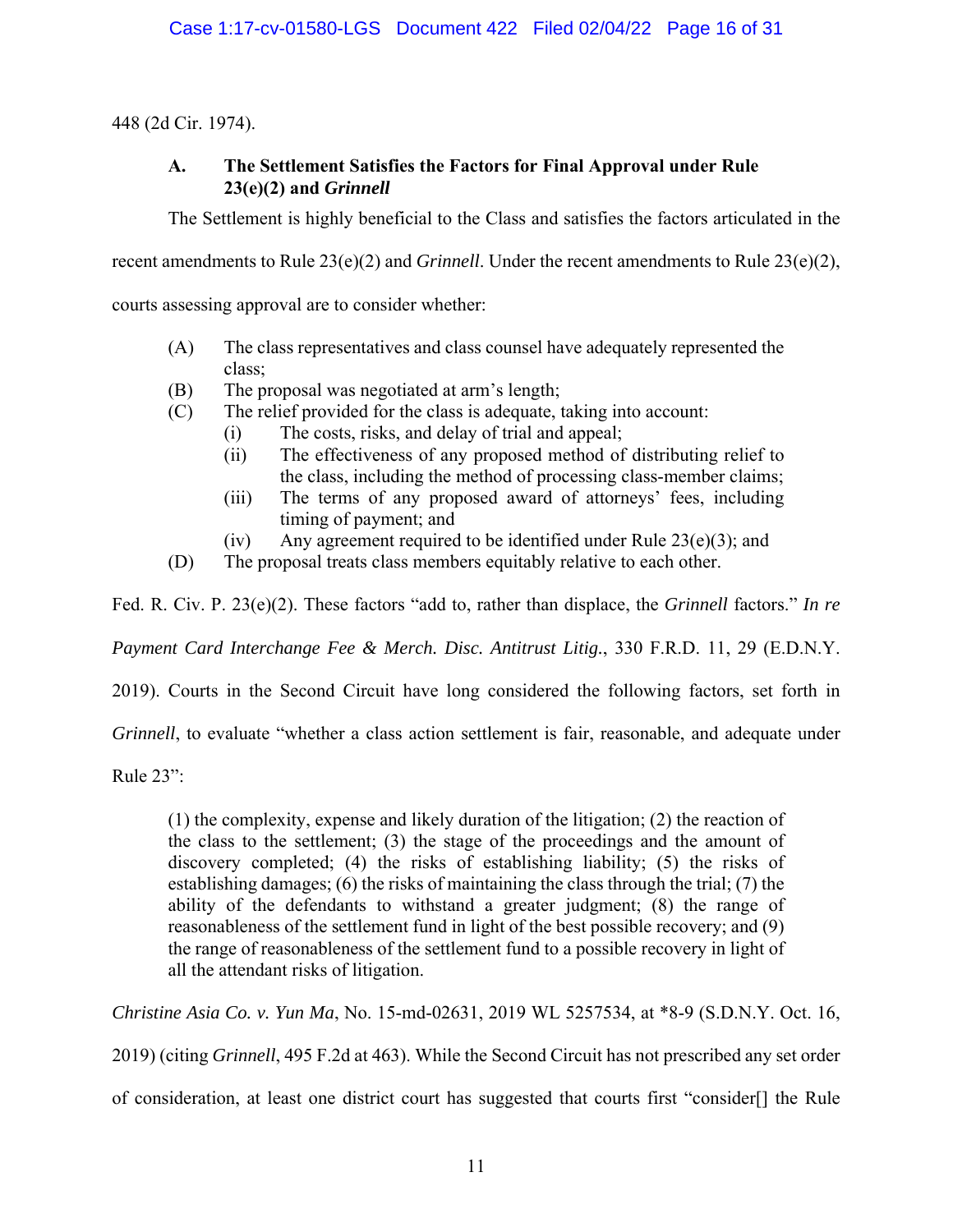### Case 1:17-cv-01580-LGS Document 422 Filed 02/04/22 Page 17 of 31

23(e)(2) factors, and then consider[] additional Grinnell factors not otherwise addressed by the Rule 23(e)(2) factors." *See Payment Card*, 330 F.R.D. at 29. However, the court should not "engage in a complete analysis at the preliminary approval stage . . . as other courts in this Circuit have held, 'it is not necessary to exhaustively consider the factors applicable to final approval'" when considering preliminary approval. *Id.* at 30 n.24 (quoting *In re Platinum & Palladium Commodities Litig.*, No. 10-cv-3617, 2014 WL 3500655, at \*12 (S.D.N.Y. July 15, 2014)). Indeed, certain factors—such as the reaction of the class to the settlement—will not have sufficient data to thoroughly consider until the final approval stage. *Id.* 

### **1. The Class Was Well-Represented by Class Representatives and their Counsel**

Class Representatives and Class Counsel, assisted by Additional Counsel, more than satisfy Rule  $23(e)(2)(A)$ 's "adequate representation" requirement. That requirement focuses mainly on the "alignment of interests between class members." *See Wal-Mart Stores, Inc.*, 396 F.3d at 106-07. Here, Class Representatives' interests (and those of counsel) were fully aligned at all times with the interests of absent Class Members. All bring the exact same claims asserting the same legal theory over the same Class Period. And, because Class Representatives and counsel all "share the common goal of maximizing recovery, there is no conflict of interest[.]" *See In re Polaroid ERISA Litig*., 240 F.R.D. 65, 77 (S.D.N.Y. 2006).

Plaintiffs have vigorously litigated this case from the beginning. Plaintiffs, led by Lead Plaintiff ALSAR, have significantly contributed to the Action by overseeing the litigation. Each Plaintiff participated in discovery, proffered a representative witness for an all-day deposition, and participated in settlement discussions with their counsel. And Lead Plaintiff was prepared to be a key witness at trial.

Class Counsel, with the assistance of Additional Counsel working under its direction,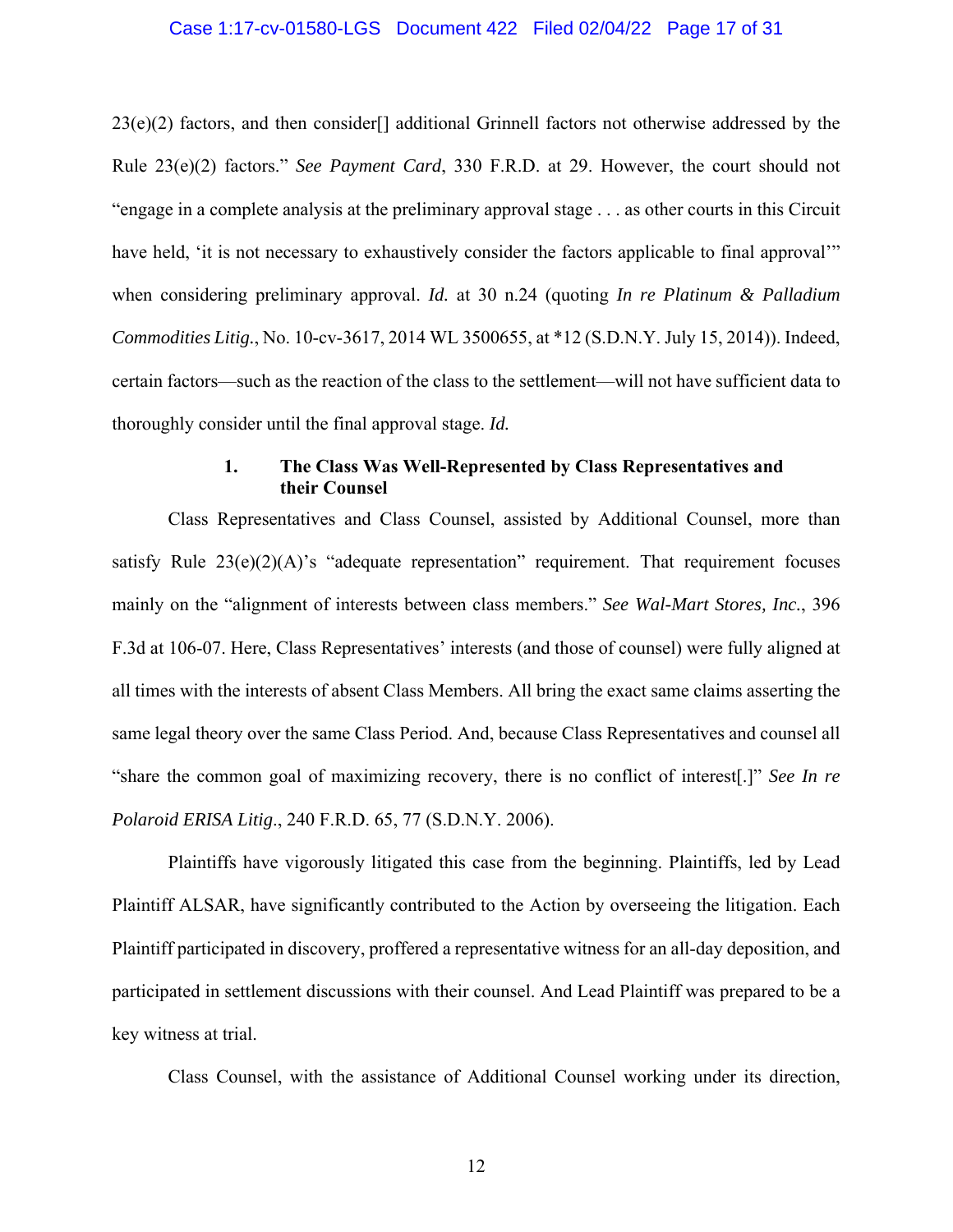### Case 1:17-cv-01580-LGS Document 422 Filed 02/04/22 Page 18 of 31

substantially advanced this Action and benefitted the Class. At the pleadings stage, they thoroughly investigated the legal and factual bases for claims against Defendants, including conducting a private investigation, drafted a viable Amended Complaint, and researched and successfully opposed Defendants' motion to dismiss (in addition to successfully opposing Defendants' motion to transfer).

They also advanced the Class's interests by thoroughly conducting discovery, including drafting and serving document requests, subpoenas, and interrogatories; obtaining and reviewing approximately 9 million pages of documents from Defendants as well as additional productions by third-parties; successfully engaging in discovery motions where productions were deficient or claims of privilege were overbroad; taking and defending 32 depositions; and representing the Class at approximately a dozen discovery conferences before the Special Master.

After retaining a world-class expert on market efficiency, Class Counsel and Additional Counsel researched and drafted a viable motion for class certification, and successfully argued class certification at an all-day hearing before the Special Master (as well as in post-hearing briefing). They also successfully overcame Defendants' objections to the Special Master's R&R recommending that certification be granted, and defeated Defendants' Rule 23(f) petition seeking interlocutory review of this Court's class certification opinion.

Plaintiffs and their counsel cleared a path to trial by successfully opposing Defendants' motion for summary judgment, and successfully opposing Defendants' effort to leverage the bankruptcy process to thwart Class claims. They retained bankruptcy counsel to protect the Class's interest in bankruptcy court, prepared witnesses for trial, retained an experienced jury consultant, drafted appropriate motions in *limine* to protect the Class's interests at trial. They also opposed certain motions in *limine* filed by Defendants, and drafted case-specific jury instructions and *voir*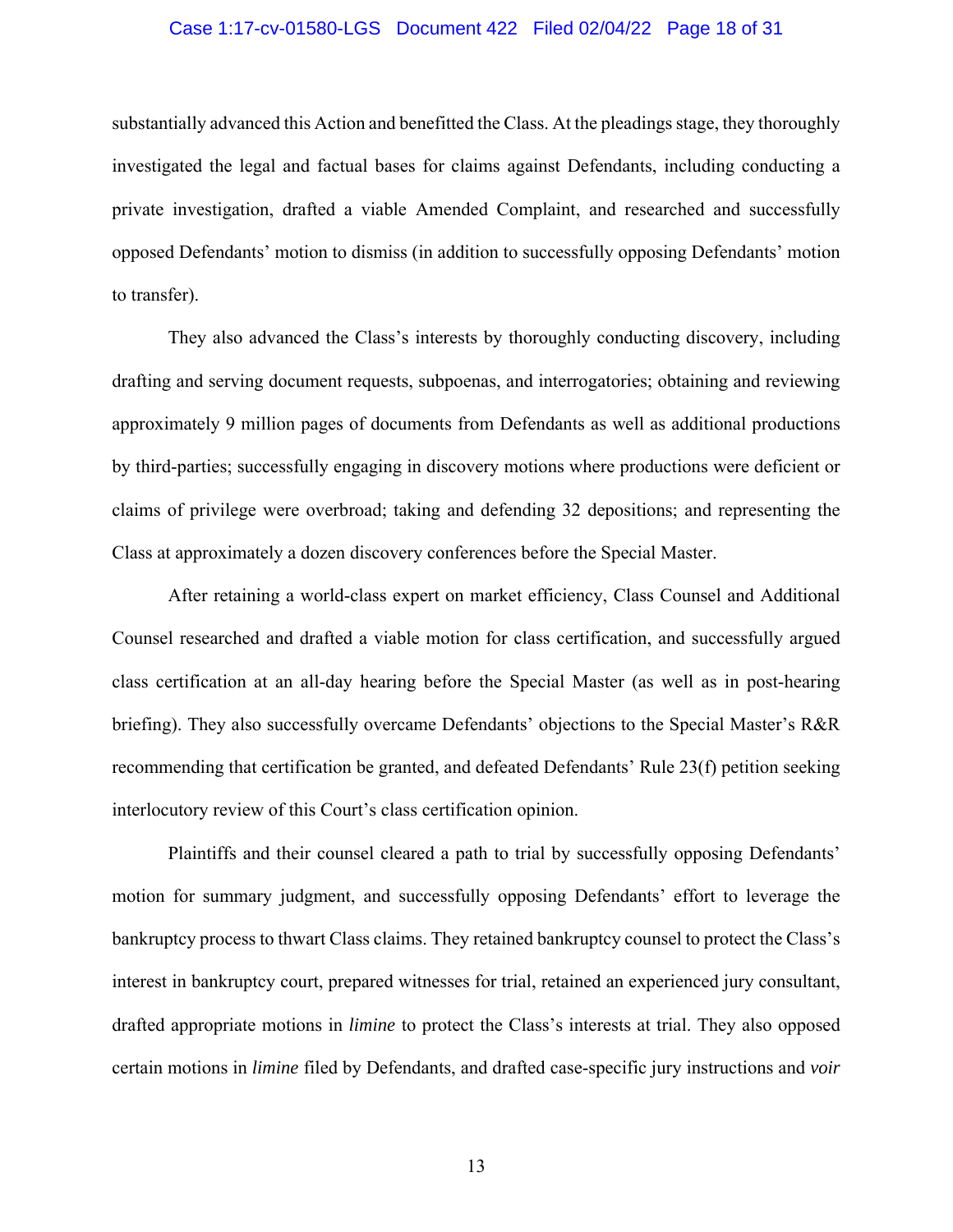### Case 1:17-cv-01580-LGS Document 422 Filed 02/04/22 Page 19 of 31

*dire* questions and began crafting their opening statement for the jury. Having cleared a path to trial, they put the Class in the best possible negotiating position when settlement talks resumed in December 2021. They also drafted mediation statements, participated in the full-day mediation and follow-up negotiations that resulted in a Settlement highly favorable to the Class, and negotiated the terms of the Settlement, including the Stipulation and exhibits thereto. Thus, Plaintiffs effectively advanced the interests of the Class throughout this litigation.

### **2. The Settlement Is the Result of Good Faith, Arm's Length Negotiations**

A settlement that is the "product of arm's length negotiations conducted by experienced counsel knowledgeable in complex class litigation" enjoys a "presumption of fairness." *In re Austrian & German Bank Holocaust Litig.*, 80 F. Supp. 2d 164, 173-74 (S.D.N.Y. 2000), *aff'd sub nom. D'Amato v. Deutsche Bank*, 236 F.3d 78 (2d Cir. 2001); *see also* Fed. R. Civ. P. 23(e)(2)(B). In such circumstances, "'great weight' is accorded to the recommendations of counsel, who are most closely acquainted with the facts of the underlying litigation." *In re PaineWebber Ltd. Partnerships Litig.*, 171 F.R.D. 104, 125 (S.D.N.Y.), *aff'd sub nom. In re PaineWebber Inc. Ltd. Partnerships Litig.*, 117 F.3d 721 (2d Cir. 1997). Additionally, a "mediator's involvement in precertification settlement negotiations helps to ensure that the proceedings were free of collusion and undue pressure." *D'Amato v. Deutsche Bank*, 236 F.3d 78, 85 (2d Cir. 2001). Here, the Settlement was the result of extensive arm's length negotiations, culminating in a mediator's proposal after two full-day mediation sessions before a highly regarded and experienced mediator.

#### **3. The Settlement Is an Excellent Result for the Class**

The Settlement provides an excellent result and immediate recovery for the Class, and is fair, reasonable, and adequate considering "the costs, risks, and delay of trial and appeal" and other relevant factors. Fed. R. Civ. P. 23(e)(2)(C). The Settlement must be judged "not in comparison with the possible recovery in the best of all possible worlds, but rather in light of the strengths and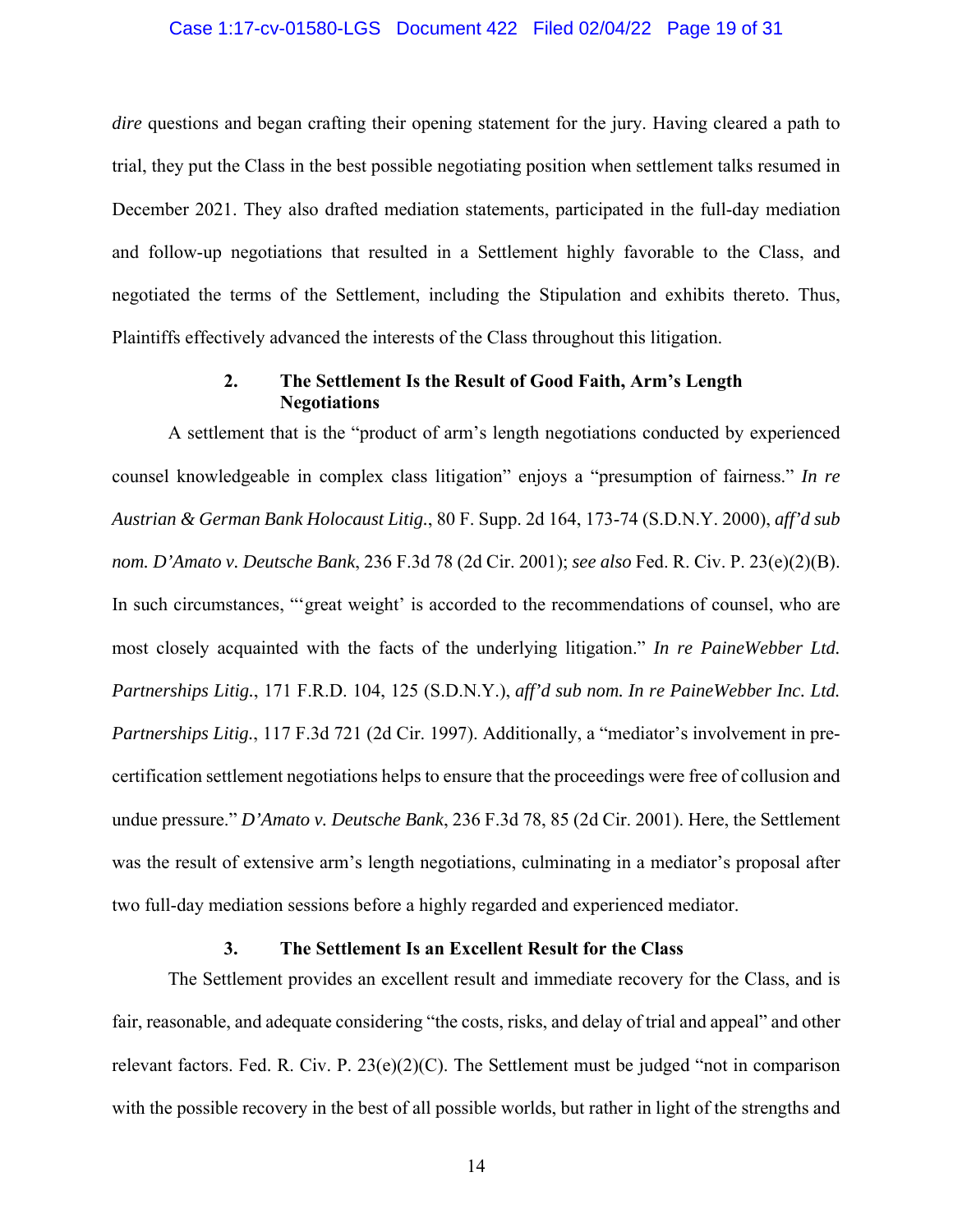### Case 1:17-cv-01580-LGS Document 422 Filed 02/04/22 Page 20 of 31

weaknesses of plaintiffs' case." *In re Agent Orange Prod. Liab. Litig.*, 597 F. Supp. 740, 762 (E.D.N.Y. 1984), *aff'd sub nom. In re Agent Orange Prod. Liab. Litig. MDL No. 381*, 818 F.2d 145 (2d Cir. 1987).

Here, the Settlement provides a cash payment of \$44,000,000 for the benefit of the Class. This is an excellent result, especially given the significant risks of continued litigation and the low possibility that a substantially higher verdict, even if awarded at trial and sustained on appeal, could actually be collected. After consulting with an econometric expert, Plaintiffs and their counsel believe that a successful verdict on all claims could result in aggregated damages to the Class as high as \$701 million. However, only a small fraction of that amount could actually be collected should Plaintiffs prevail at trial, post-trial appeals, and any coverage litigation, due to the bankruptcy reorganization of CB&I that would limit any corporate recovery to the remainder of rapidly eroding insurance policies and the limited wealth of the Individual Defendants. Trial could also limit actual damages. Even if Plaintiffs prevailed, a jury might not accept that the entirety of the decline in stock price on each disclosure date was caused by the alleged fraud.

Even without discounting the unique risks to collectability and loss causation, the Settlement in this Action is favorable compared to other securities fraud class actions with similar damages. Plaintiffs estimate that this recovery represents approximately 6.28% of aggregate damages had they prevailed at trial. According to Cornerstone Research, between 2011-2019, securities class actions with damages of \$500-999 million had a median recovery of 3.3% of damages, and in 2020 had a median recovery of 2.6% of damages. *See* CORNERSTONE RESEARCH, *Securities Class Action Settlements: 2020 Review and Analysis* at 6, (2021), available at https://www.cornerstone.com/wp-content/uploads/2021/12/Securities-Class-Action-Settlements-2020-Review-and-Analysis.pdf; *see also In re China Sunergy Sec. Litig.*, No. 07-cv-7895, 2011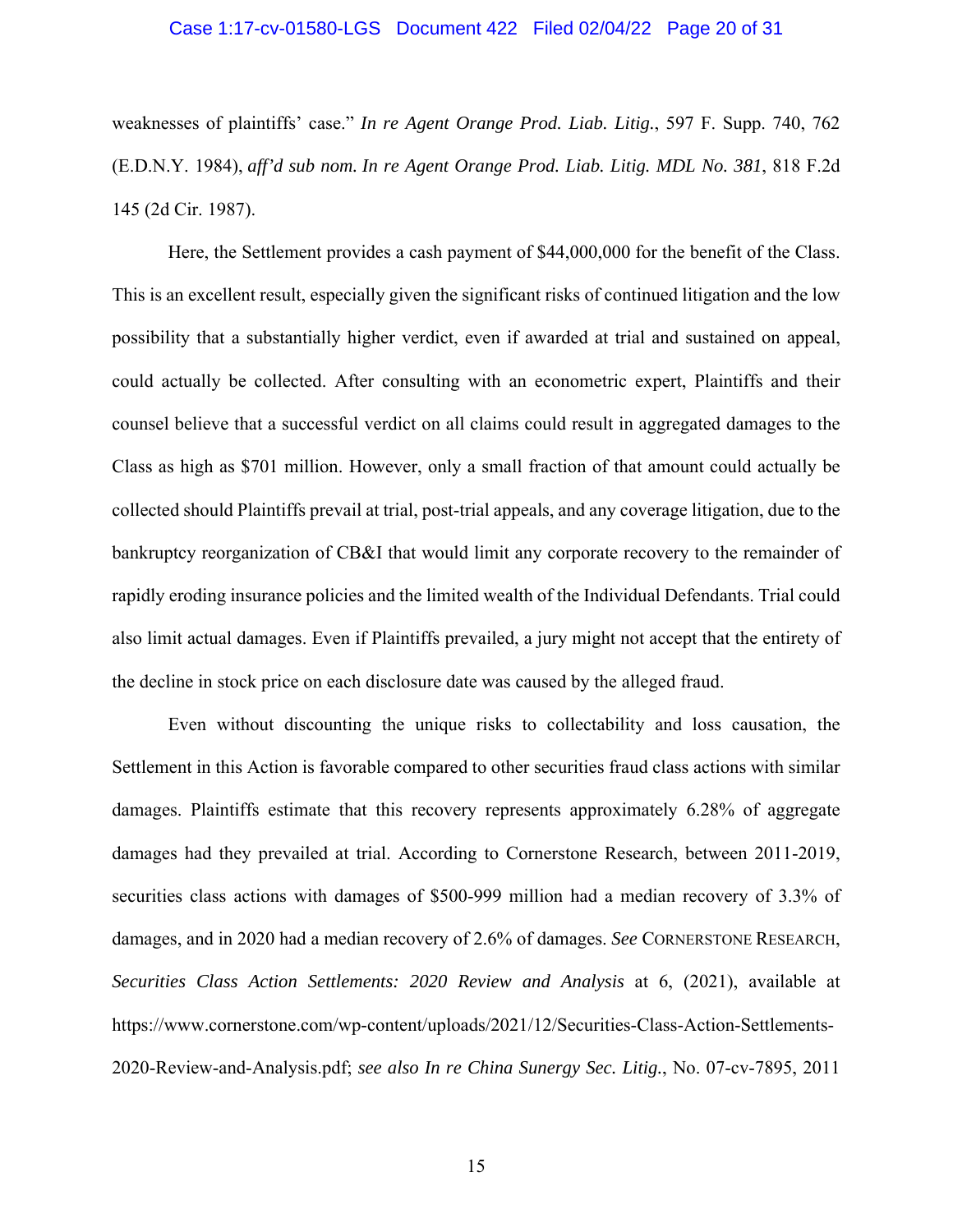#### Case 1:17-cv-01580-LGS Document 422 Filed 02/04/22 Page 21 of 31

WL 1899715, at \*5 (S.D.N.Y. May 13, 2011) ("the average settlement amounts in securities fraud class actions where investors sustained losses over the past decade . . . have ranged from 3% to 7% of the class members' estimated losses") (internal quotation marks omitted); *In re Merrill Lynch & Co., Inc. Rsch. Reps. Sec. Litig.*, No. 02-mdl-1484, 2007 WL 313474, at \*10 (S.D.N.Y. Feb. 1, 2007) (a recovery of approximately 6.25% was "at the higher end of the range of reasonableness of recovery in class action[] securities litigations").

### **a. The costs, risks and delay of trial and appeal support approval**

The recovery is a strong result for the Class when considered on its own, and highly favorable when weighed against the risks of continued litigation. Although Plaintiffs have successfully prosecuted this case through the summary judgment stage, there can be no assurance that they would prevail at trial. Plaintiffs are cognizant that Defendants tried a related case in Texas state court to a jury verdict in their favor. Even though Plaintiffs believe there are significant differences here that would lead to a different result, there can be no assurance that the jury would find that Defendants made misrepresentations, acted with scienter, or that those misrepresentations were the cause of investor losses. *See, e.g.*, *Kalnit v. Eichler*, 99 F. Supp. 2d 327, 345 (S.D.N.Y. 2000) ("The element of scienter is often the most difficult and controversial aspect of a securities fraud claim."), *aff'd*, 264 F.3d 131 (2d Cir. 2001). Moreover, prevailing at trial would not necessarily result in a larger recovery. The jury could award a smaller amount of damages, or the verdict could be appealed. *See, e.g.*, *Robbins v. Koger Properties, Inc.*, 116 F.3d 1441 (11th Cir. 1997) (reversing jury verdict of \$81 million for plaintiffs against an accounting firm and entering judgment for defendant); *Anixter v. Home-Stake Prod. Co*., 77 F.3d 1215 (10th Cir. 1996) (overturning securities fraud class action jury verdict for plaintiffs in a case tried in 1988 on the basis of a Supreme Court opinion handed down in 1994).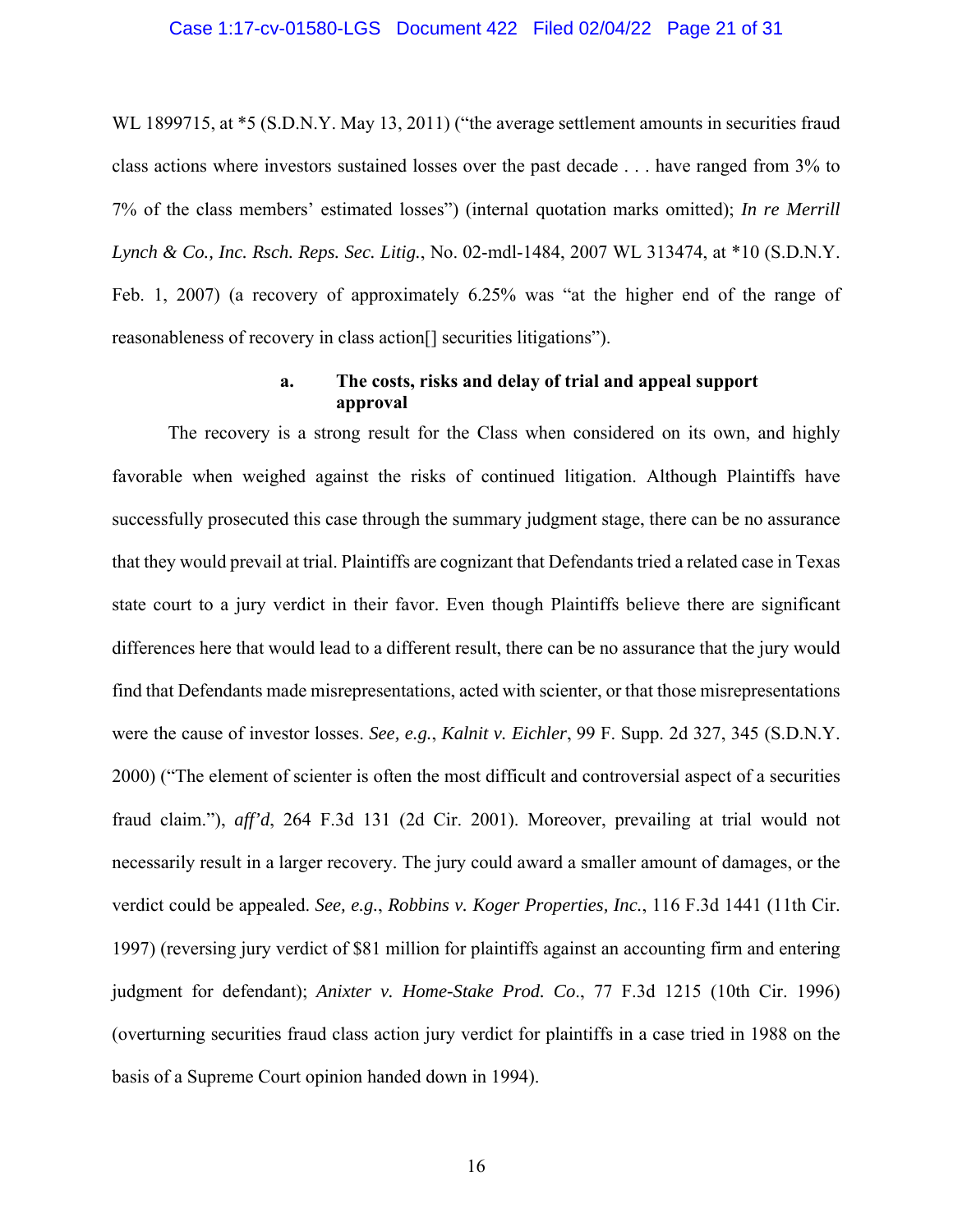### **b. Other Rule 23(e)(2)(C) factors support approval**

Rule  $23(e)(2)(C)$  also states that adequacy should be assessed in light of "the effectiveness" of any proposed method of distributing relief to the class, including the method of processing classmember claims[,]" "the terms of any proposed award of attorney's fees, including timing of payment[,]" and "any agreement required to be identified under Rule 23(e)(3)." Fed. R. Civ. P.  $23(e)(2)(C)(ii)$ -(iv). Each of these factors supports approval.

First, the Settlement calls for an experienced Settlement Administrator to process claims and distribute the Net Settlement Fund pro-rata to the Class Members according to the defined Plan of Allocation using procedures that are well-established and have been proved effective in securities fraud litigation. A.B. Data, Ltd., the Settlement Administrator selected by Class Counsel after a competitive bidding process (subject to Court approval), will process claims under the guidance of Class Counsel and provide the Class Members with a reasonable opportunity to cure deficiencies in their claims. Thereafter, A.B. Data, Ltd. will audit the claims received and evaluate the proposed distribution according to the Plan of Allocation, and Class Counsel will then move the Court for an order of distribution permitting checks to be mailed to eligible claimants.<sup>5</sup>

Second, as disclosed in the Notice, Class Counsel, who have not been paid to-date, will apply for a fee award not to exceed one-third of the Gross Settlement Fund. Such a fee would be reasonable for the work performed and the results obtained and consistent with awards in similar complex class action cases. *See, e.g*., *In re BioScrip, Inc. Sec. Litig.*, 273 F. Supp. 3d 474, 497 (S.D.N.Y. 2017), *aff'd sub nom. Fresno Cty. Employees' Ret. Ass'n v. Isaacson/Weaver Fam. Tr.*, 925 F.3d 63 (2d Cir. 2019) (approving 33 1/3% fee award and stating "courts routinely award a

 $<sup>5</sup>$  This is not a claims-made settlement. If the Settlement is approved, Defendants will not have any</sup> right to the return of a portion of the Gross Settlement Fund based on the number or value of the claims submitted.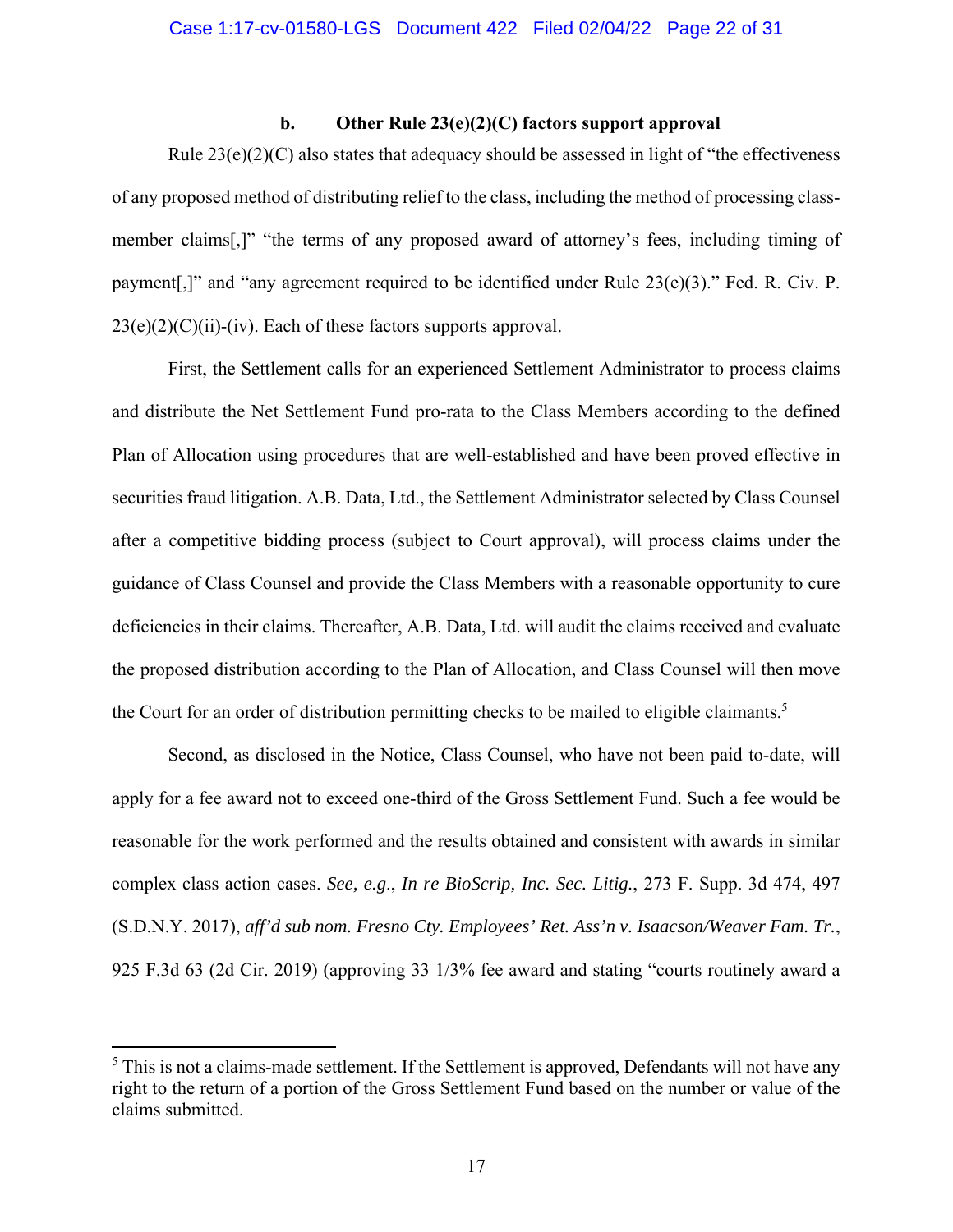### Case 1:17-cv-01580-LGS Document 422 Filed 02/04/22 Page 23 of 31

percentage amounting to approximately 1/3"); *In re J.P. Morgan Stable Value Fund ERISA Litig.*, No. 12-cv-2548, 2019 WL 4734396, at \*6 (S.D.N.Y. Sept. 23, 2019) (awarding one-third of a \$75 million settlement); *In re Cnova N.V. Sec. Litig.*, No. 16-cv-04444 (S.D.N.Y. March 20, 2018) (awarding one-third of a \$28.5 million settlement). Here, the fee request follows "years of litigation .... This is not a class action that was settled early on, with only minimal or preliminary discovery. The case involved a substantial expenditure of time and effort by Lead Counsel. The case was complicated. And the risks of continuing litigation were substantial." *City of Providence v. Aeropostale, Inc.*, No. 11-cv-7132, 2014 WL 1883494, at \*12 (S.D.N.Y. May 9, 2014), *aff'd sub nom. Arbuthnot v. Pierson*, 607 F. App'x 73 (2d Cir. 2015) (collecting cases and awarding 33% of \$15 million settlement fund); *Hayes v. Harmony Gold Min. Co.*, No. 08-cv-03653, 2011 WL 6019219, at \*1 (S.D.N.Y. Dec. 2, 2011), *aff'd*, 509 F. App'x 21 (2d Cir. 2013) (noting that attorneys' fee of one-third of the \$9 million settlement amount was fair, reasonable and adequate).

Third, to protect the Settlement and the Class, the Parties have placed the terms under which Defendants may terminate the Settlement if a certain threshold of Class Members submit valid and timely requests for exclusion into a separate confidential agreement. Such an agreement "is standard in securities class action settlements and has no negative impact on the fairness of the Settlement." *See, e.g.*, *Christine Asia Co.*, 2019 WL 5257534, at \*15.

### **4. The Settlement Treats All Class Members Equitably**

The Settlement easily satisfies the Rule  $23(e)(2)(D)$  criteria that the Settlement treat class members equitably relative to one another. Under the proposed Plan of Allocation, each Authorized Claimant will receive a pro-rata share of the Net Settlement Fund, which shall be the Authorized Claimant's Recognized Loss divided by the total of Recognized Losses of all Authorized Claimants, multiplied by the total amount in the Net Settlement Fund. Courts have repeatedly approved similar plans. *See, e.g.*, *In re Citigroup, Inc*. *Sec. Litig*., 965 F. Supp. 2d 369,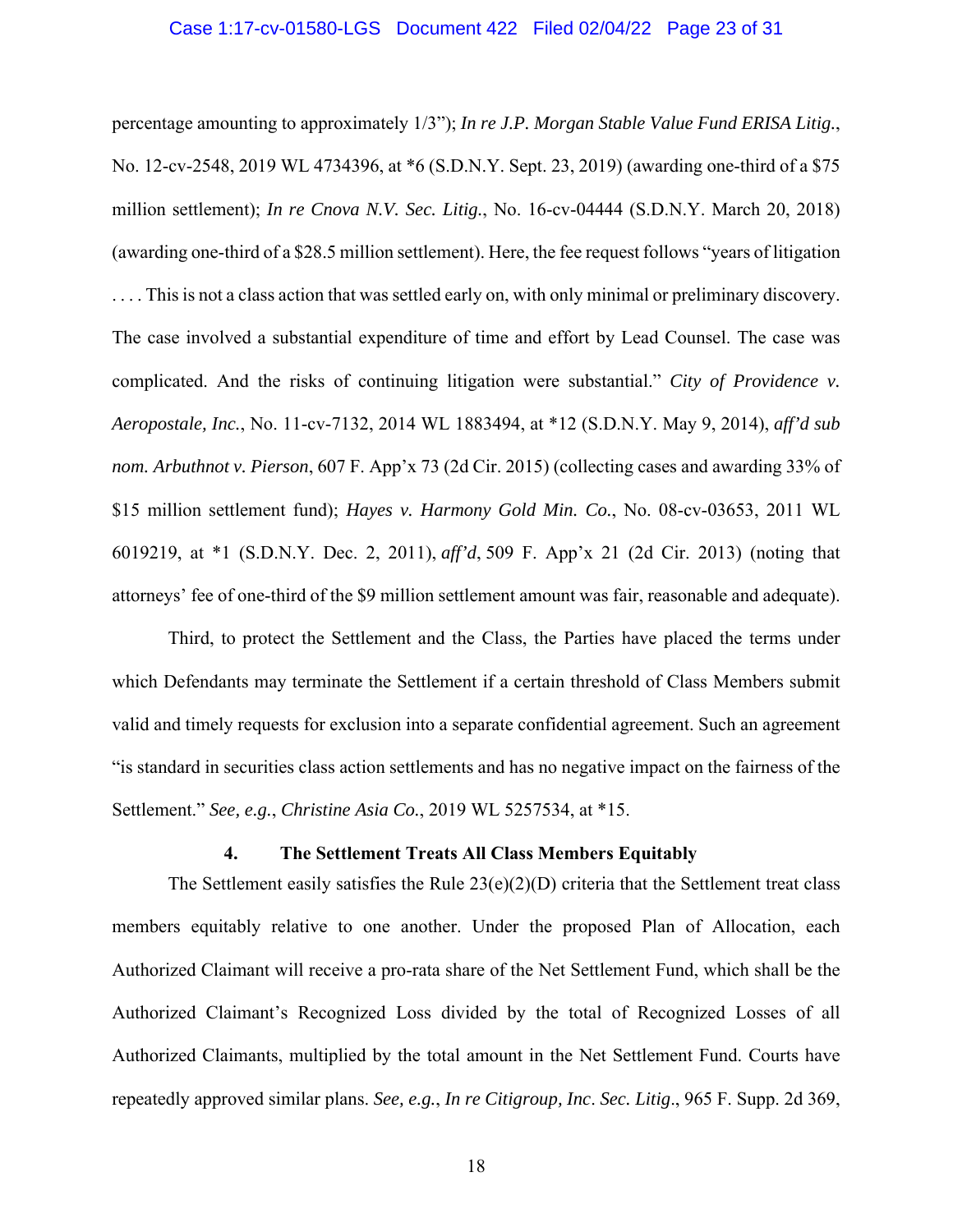386-87 (S.D.N.Y. 2013); *In re Marsh ERISA Litig*., 265 F.R.D. 128, 145-46 (S.D.N.Y. 2010).

### **B. The Remaining** *Grinnell* **Factors Support Approval**

The additional factors articulated in *Grinnell* include: the stage of the proceedings and the amount of discovery completed; the ability of the defendants to withstand a greater judgment; and the range of reasonableness of the settlement fund in light of the best possible recovery and the risks of litigation. Here, each supports approval.<sup>6</sup> However, "a court need not find that every factor militates in favor of a finding of fairness; rather, a court consider[s] the totality of these factors in light of the particular circumstances." *In re Merrill Lynch Tyco Rsch. Sec. Litig.*, 249 F.R.D. 124, 134 (S.D.N.Y. 2008) (internal quotation marks and citation omitted).

First, the stage of the proceedings favors approval. This factor assesses "whether counsel had an adequate appreciation of the merits of the case before negotiating." *Massiah v. MetroPlus Health Plan, Inc.*, No. 11-cv-05669, 2012 WL 5874655, at \*4 (E.D.N.Y. Nov. 20, 2012) (internal quotation marks and citation omitted). Here, after four-and-a-half years of litigation, completing extensive fact and expert discovery (including review of approximately 1.9 million documents and taking 32 depositions), successfully opposing Defendants' motions to transfer, to dismiss, and for summary judgment, as well as discovery motions, and having thoroughly prepared for trial including consulting with a well-known trial consultant, Plaintiffs and Class Counsel are ideally situated to evaluate the merits of the Settlement and appreciate the strengths and weaknesses they would face at trial. *See supra* at Section III(A)(1).

Second, the low probability that Plaintiffs could collect on a judgment substantially larger than the Settlement Amount "weighs heavily in favor of approving the settlement," especially where, as here, the corporate defendant declared bankruptcy and insurance coverage would be

<sup>&</sup>lt;sup>6</sup> One remaining *Grinnell* factor, the reaction of the Class, cannot meaningfully be assessed until Notice is disseminated and will be addressed at a later stage.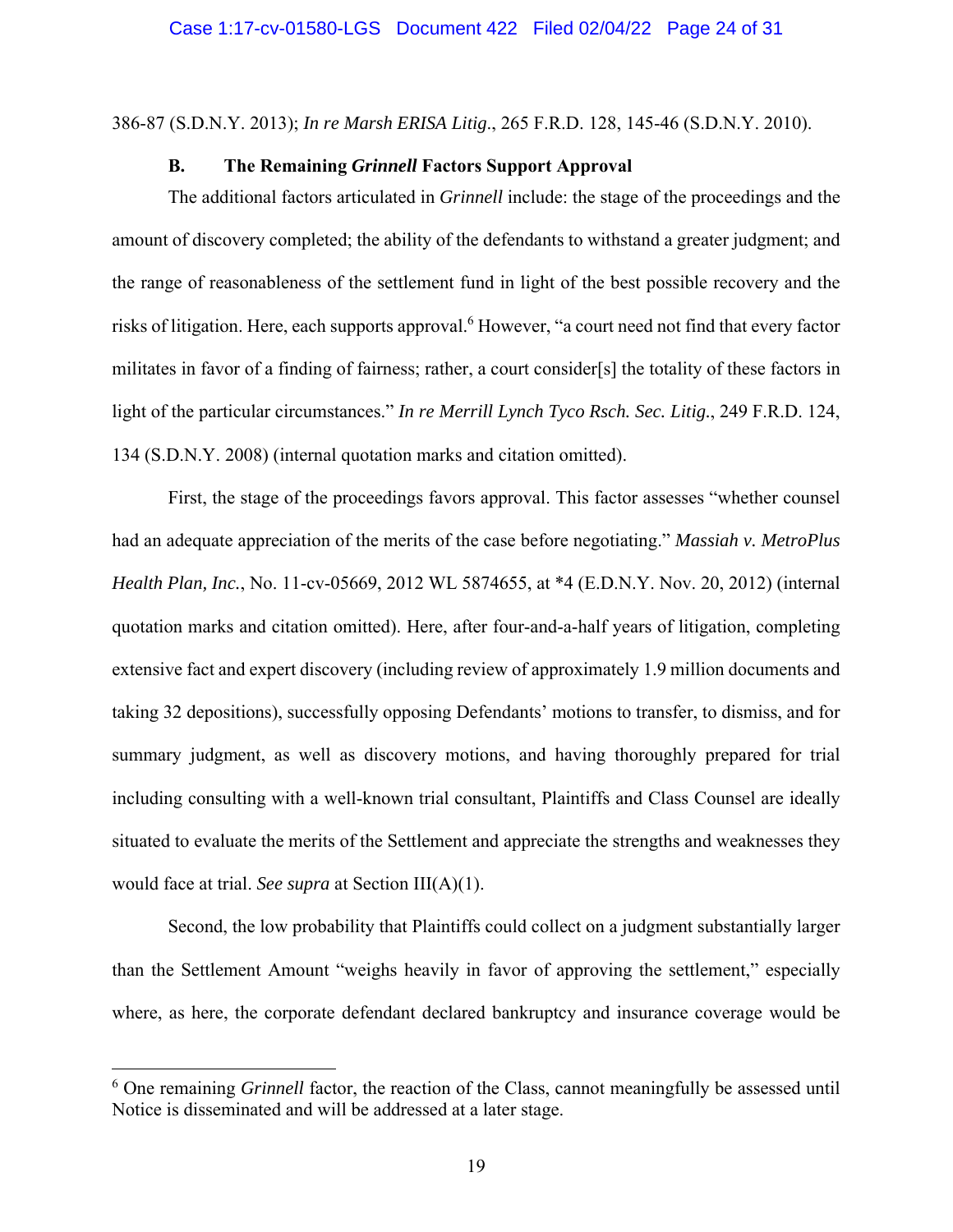### Case 1:17-cv-01580-LGS Document 422 Filed 02/04/22 Page 25 of 31

further depleted by defense costs (and likely substantially) if litigation proceeded to trial and appeal*. See In re Advanced Battery Techs., Inc. Sec. Litig.*, 298 F.R.D. 171, 179 (S.D.N.Y. 2014); *see also Massiah*, 2012 WL 5874655, at \*5 ("risk of collection weighs in favor of final approval, because the settlement decreases the risk of collection").

Finally, the Settlement is within the range typically found reasonable relative to the maximum prospective recovery. Reasonableness must be judged "in light of the strengths and weaknesses of plaintiffs' case" not "the best of all possible worlds." *In re Agent Orange Prod. Liab. Litig.*, 597 F. Supp. at 762. Here, the \$44 million recovery is reasonable even before considering potential impediments to continued litigation of this Action and is an excellent recovery after considering such risks.

### **IV. THE PROPOSED PLAN OF ALLOCATION SHOULD BE PRELIMINARILY APPROVED**

The proposed Plan of Allocation, which is detailed in the Notice to be provided to the Class Members, will govern how the Settlement proceeds will be distributed among Class Members who timely file a valid Proof of Claim. A plan of allocation, "particularly if recommended by experienced and competent class counsel," should be approved so long as it is "fair and adequate" and "ha[s] a reasonable, rational basis." *Christine Asia Co.*, 2019 WL 5257534, at \*15. The proposed Plan of Allocation was prepared by Class Counsel and Additional Counsel after consulting with experts, and rationally reflects the allegations and causes of action asserted in this case as well as the Court's rulings. It will result in a fair and equitable distribution of the proceeds among Class Members who submit valid claims and does not preference Plaintiffs. Each will receive no more or less than his or her pro-rata share of the Net Settlement Fund based on recognized losses assessed by the formula described in the Notice.

### **V. THE COURT SHOULD APPROVE THE PROPOSED PLAN OF NOTICE**

Rule  $23(c)(2)$  directs that the notice be "the best notice that is practicable under the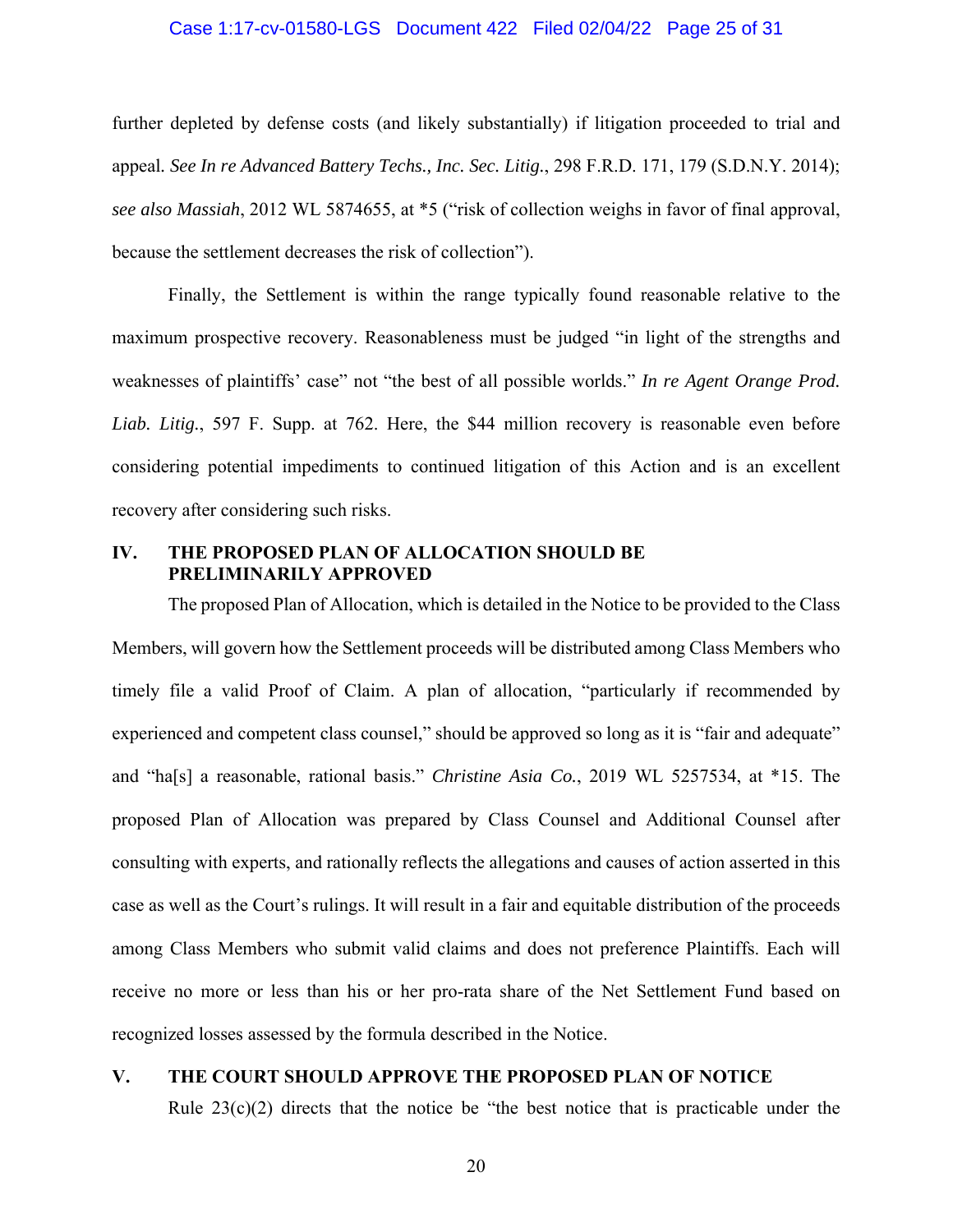#### Case 1:17-cv-01580-LGS Document 422 Filed 02/04/22 Page 26 of 31

circumstances" (Fed. R. Civ. P.  $23(c)(2)(B)$ ) and Rule  $23(e)$  directs "notice in a reasonable manner" (Fed. R. Civ. P.  $23(e)(1)(B)$ ). Pursuant to the PSLRA, the notice must also include an explanation of the plaintiffs' recovery. *See In re Take Two Interactive Sec. Litig.*, No. 06-cv-1131, 2010 WL 11613684, at \*12–13 (S.D.N.Y. June 29, 2010) (quoting 15 U.S.C. §78u-4(a)(7)). The notice must also "fairly apprise[] the prospective members of the class of the terms of the proposed settlement and of the options that [are] open to them in connection with the proceedings." *Melito v. Experian Mktg. Sols., Inc.*, 923 F.3d 85, 95 (2d Cir. 2019).

Plaintiffs' proposed Plan of Notice satisfies these standards. As specified by Rule  $23(c)(3)$ and 15 U.S.C. §78u-4(a)(7), the Notice describes the proposed Settlement and sets forth, among other things: (1) the nature, history, and status of the litigation; (2) the definition of the certified Class and who is excluded; (3) the reasons for settling; (4) the amount of the Gross Settlement Fund; (5) the Class's claims and issues raised in this Action; (6) the Parties' disagreement over damages and liability; (7) the maximum amount of attorneys' fees and expenses that Class Counsel may seek; (8) the maximum amount that may be requested as a reimbursement award to Class Representatives; and (9) the plan for allocating the Settlement proceeds to the Class. *See* Stipulation at Ex. A-1. The Notice also describes the process for seeking exclusion from the Class, or for objecting to the Settlement, Plan of Allocation, or requests for awards of fees and expenses. *Id.*

Here, after the litigation Class was certified, Class Members were provided actual notice of the pendency of the class action, and a notice administration website was set up. *See, e.g.*, ECF No. 240. To provide notice of the Settlement, the proposed Preliminary Approval Order directs that within 14 calendar days after entry of the Preliminary Approval Order, the Settlement Administrator shall cause the Postcard Notice to be mailed to all Class Members who can be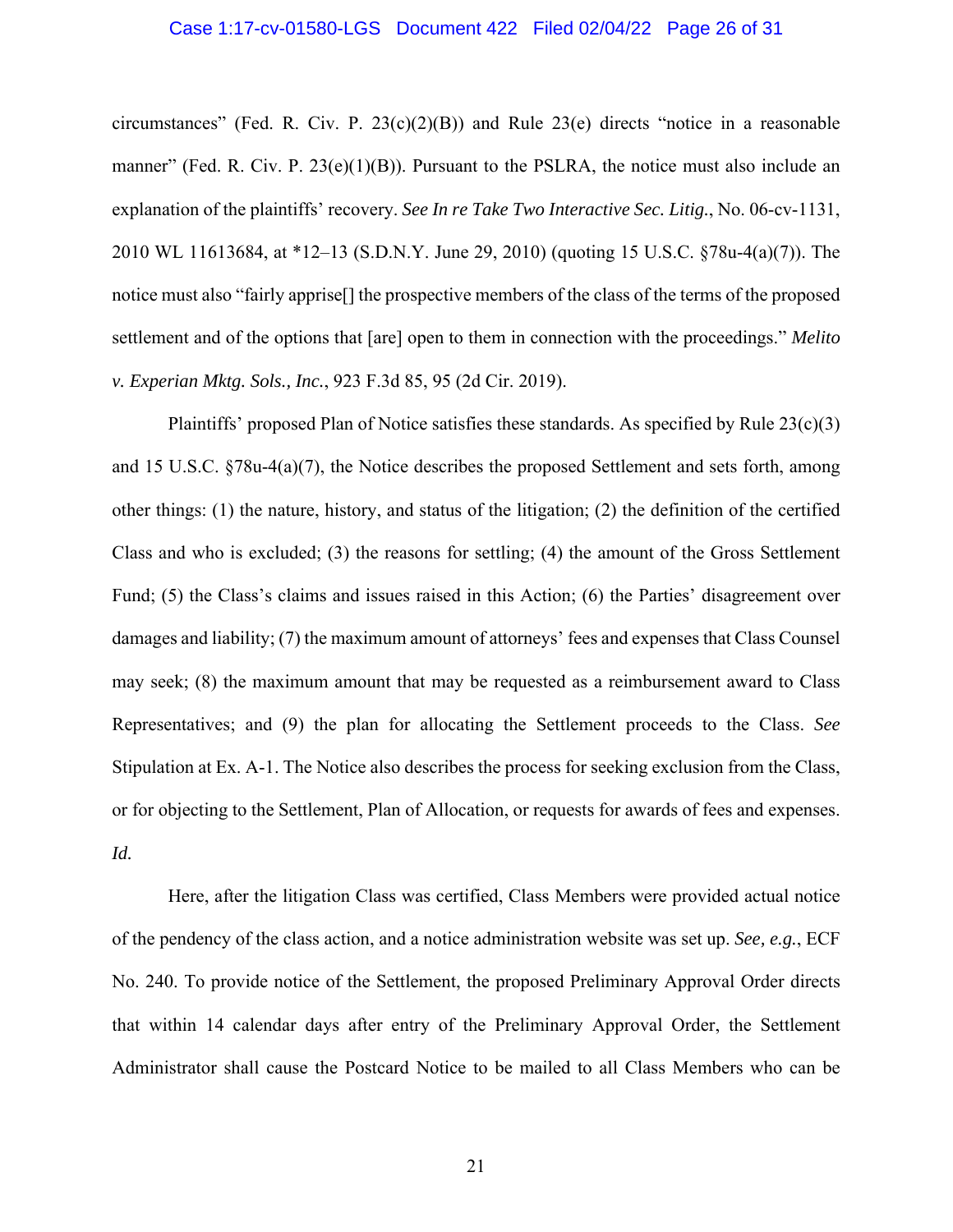### Case 1:17-cv-01580-LGS Document 422 Filed 02/04/22 Page 27 of 31

identified with reasonable effort providing key information and directing them to the Notice (or to be emailed such information and a link to the Notice), both for shareholders of record and, for shares held in street name, through the brokers that serve as their nominees. *See* Proposed Order, attached as Exhibit A to the Stipulation, at ¶ 7(a). In addition, a Summary Notice will be published twice on a national business newswire within 21 calendar days after the mailing of the Postcard Notice begins. *Id.* at ¶ 7(b). All key Settlement documents will also be posted on the website and made available by email or toll-free telephone number. *Id.* at ¶¶ 7(a)-(b). Accordingly, the proposed Plan of Notice meets all the requirements of due process, the PSLRA, and the Federal Rules of Civil Procedure.

### **VI. PROPOSED SCHEDULE OF SETTLEMENT EVENTS**

Plaintiffs respectfully proposes the schedule set forth below for Settlement-related events. The specific timing of events is determined by the date on which the Settlement Hearing is scheduled. In order to allow sufficient time for the Notice to be disseminated to the potential Class Members, Plaintiffs respectfully requests that the Court schedule the Settlement Hearing at the Court's convenience but for a date not earlier than 100 calendar days after entry of the Preliminary Approval Order.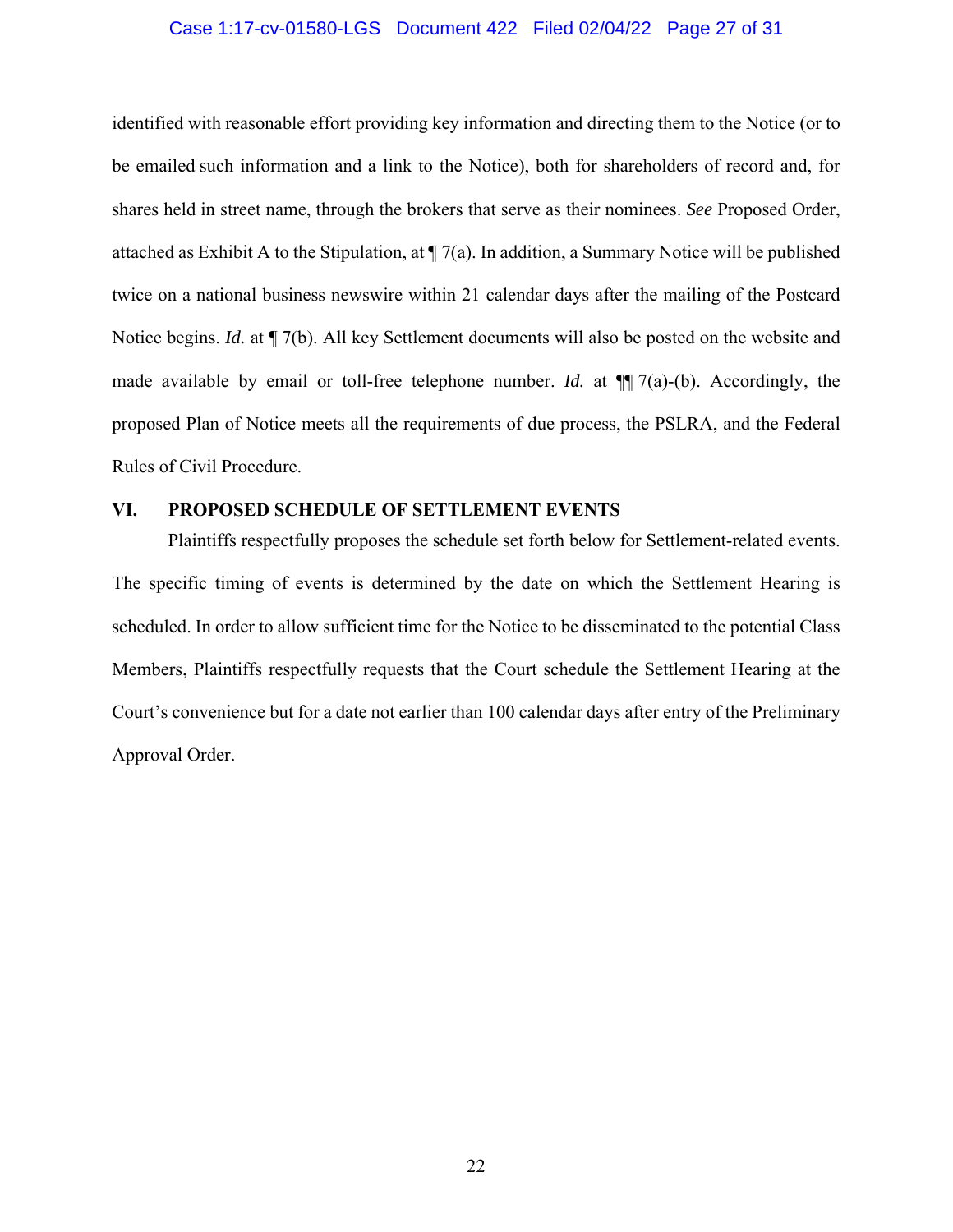| <b>EVENT</b>                                                                                              | <b>PROPOSED DUE DATE</b>                               |  |
|-----------------------------------------------------------------------------------------------------------|--------------------------------------------------------|--|
| Deadline for notice to Class Members by either: (a)                                                       | 14 calendar days after entry of                        |  |
| emailing the Summary Notice to Class Members for<br>whom the Claims Administrator is able to obtain email | Preliminary Approval Order                             |  |
| addresses; or (b) mailing the Postcard Notice, if an email                                                |                                                        |  |
| address cannot be obtained, by first class mail, postage                                                  |                                                        |  |
| prepaid                                                                                                   |                                                        |  |
|                                                                                                           |                                                        |  |
| (Preliminary Approval Order ¶ 23)                                                                         |                                                        |  |
| Deadline for the publication of the Summary Notice twice                                                  | 21 calendar days after entry of                        |  |
| in nationally distributed, business-focused newswires                                                     | Preliminary Approval Order                             |  |
| (Preliminary Approval Order ¶ 23)                                                                         |                                                        |  |
| Deadline for filing of papers in support of the Settlement,                                               | 30 calendar days prior to the                          |  |
| the Plan of Allocation, and Fee and Expense Application                                                   | <b>Settlement Hearing</b>                              |  |
|                                                                                                           |                                                        |  |
| (Preliminary Approval Order ¶ 23)                                                                         |                                                        |  |
| Deadline for receipt of exclusion requests or objections                                                  | 21 calendar days prior to<br><b>Settlement Hearing</b> |  |
| (Preliminary Approval Order, ¶23)                                                                         |                                                        |  |
| Postmark deadline for submitting a Proof of Claim                                                         | 14 calendar days prior to                              |  |
|                                                                                                           | <b>Settlement Hearing</b>                              |  |
| (Preliminary Approval Order ¶ 10)                                                                         |                                                        |  |
| Deadline for filing responses to any objections or in                                                     | 7 days prior to the Settlement                         |  |
| further support of the Settlement, the Plan of Allocation,                                                | Hearing                                                |  |
| and the Fee and Expense Application                                                                       |                                                        |  |
| (Preliminary Approval Order, ¶23)                                                                         |                                                        |  |
| <b>Settlement Hearing</b>                                                                                 | To be determined by the Court,                         |  |
|                                                                                                           | approximately 100-105 days after                       |  |
| (Preliminary Approval Order, ¶23)                                                                         | entry of the Preliminary Approval                      |  |
|                                                                                                           | Order                                                  |  |

## **VII. CONCLUSION**

For the foregoing reasons, Plaintiffs respectfully requests that the Court: (1) grant preliminary approval of the proposed Settlement; (2) approve the Plan of Allocation; (3) approve the proposed form and manner of notice; and (4) schedule a Settlement Hearing.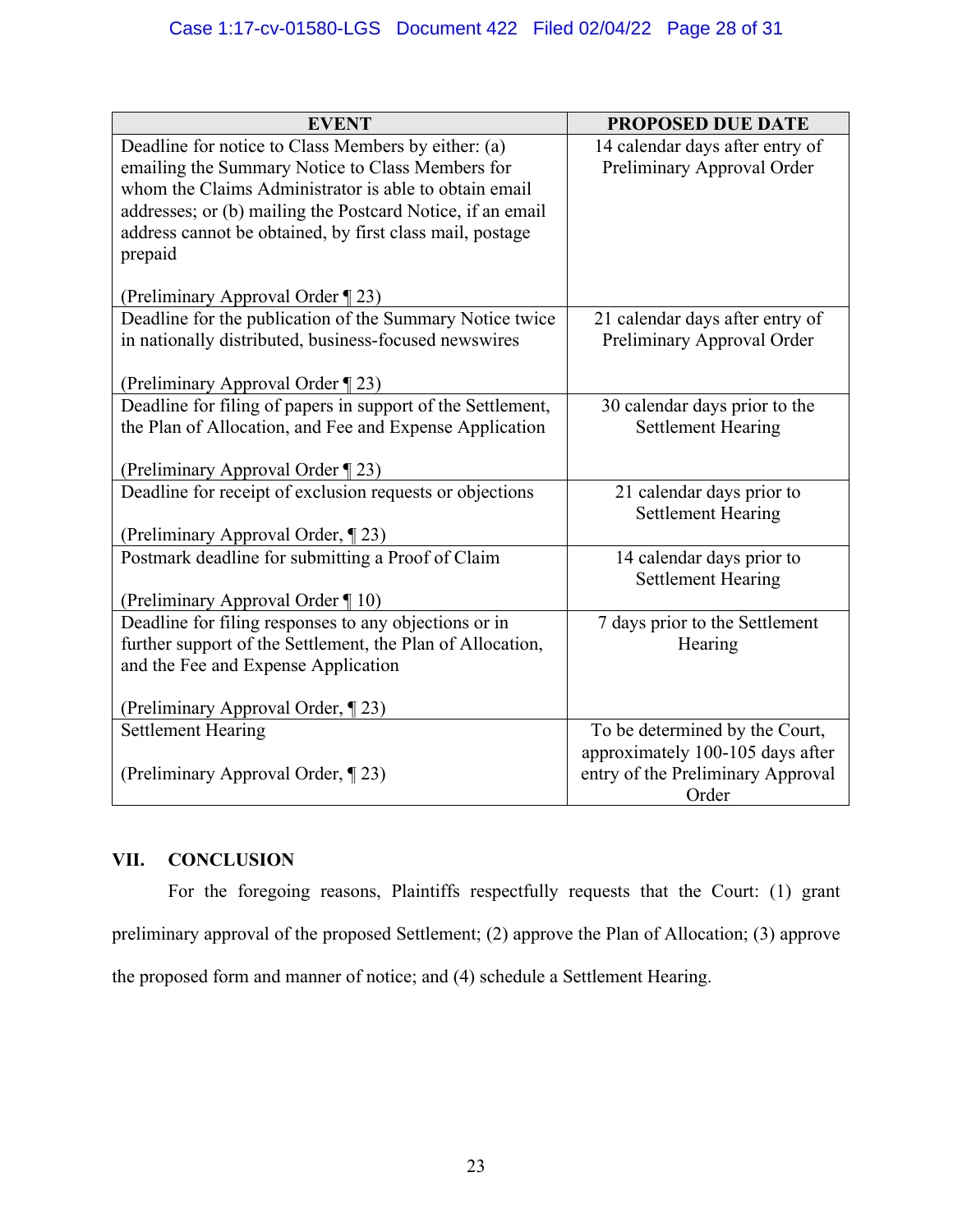### DATED: February 4, 2022 Respectfully submitted,

### **KAHN SWICK & FOTI, LLC**

/s/ *Kim E. Miller*

 Kim E. Miller (KM-6996) J. Ryan Lopatka (*admitted PHV*) 250 Park Avenue, 7<sup>th</sup> Floor New York, NY 10177 Telephone: (212) 696-3730 Fax: (504) 455-1498 Email: kim.miller@ksfcounsel.com Email: j.lopatka@ksfcounsel.com

-and-

Lewis S. Kahn Craig J. Geraci, Jr. (*admitted PHV*) 1100 Poydras Street, Suite 3200 New Orleans, LA 70163 Telephone: (504) 455-1400 Fax: (504) 455-1498 Email: lewis.kahn@ksfcounsel.com Email: craig.geraci@ksfcounsel.com

*Lead Counsel for Lead Plaintiff ALSAR Ltd. Partnership and Class Counsel* 

#### **POMERANTZ LLP**

Joshua B. Silverman (*admitted PHV*) Patrick V. Dahlstrom 10 South La Salle Street, Suite 3505 Chicago, IL 60603 Telephone: (312) 377-1181 Email: jbsilverman@pomlaw.com

-and-

Jeremy A. Lieberman 600 Third Avenue New York, NY 10016 Telephone: (212) 661-1100 Email: jalieberman@pomlaw.com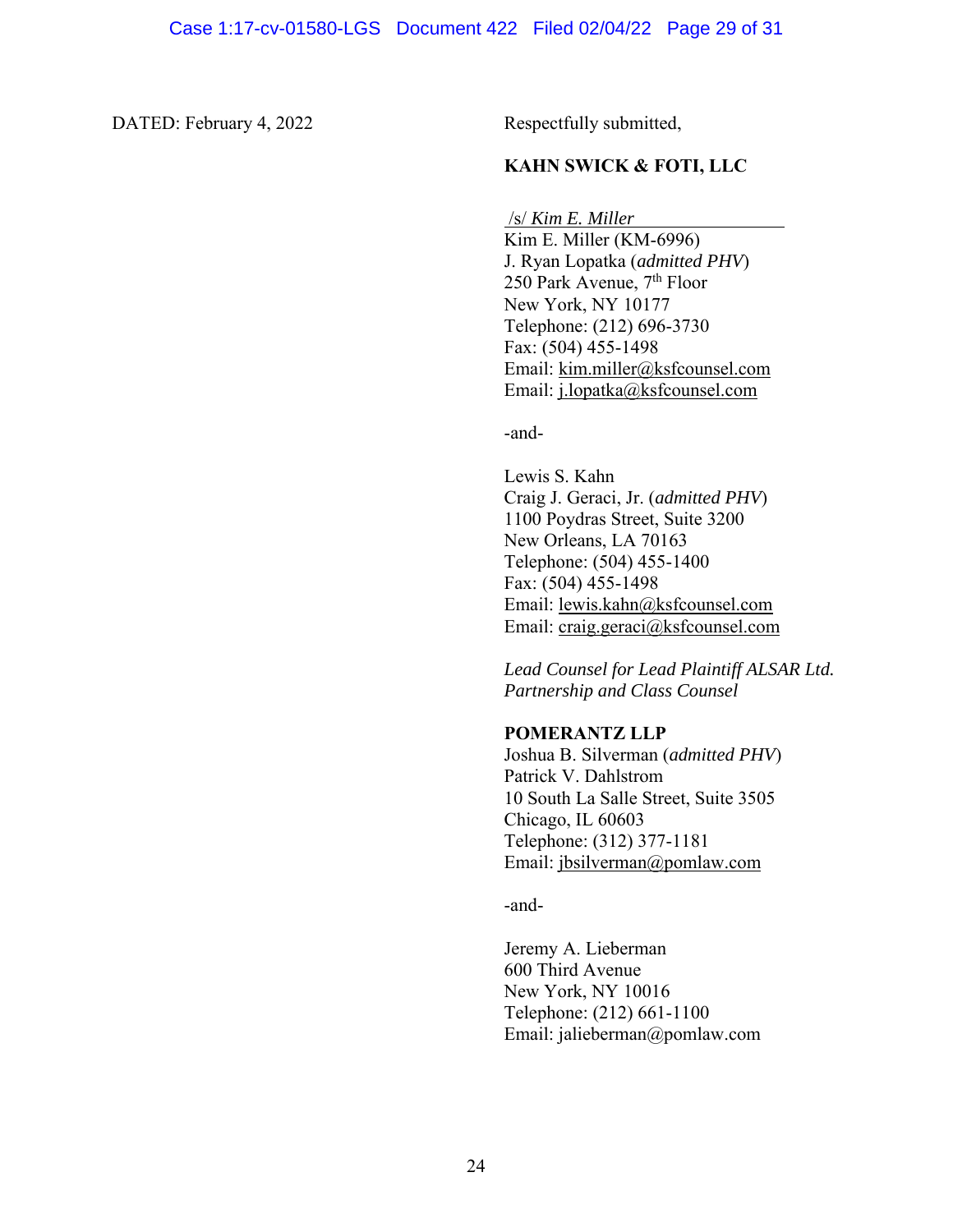Case 1:17-cv-01580-LGS Document 422 Filed 02/04/22 Page 30 of 31

*Counsel for Additional Plaintiffs Iron Workers Local 40, 361, & 417 – Union Security Funds and Iron Workers Local 580 – Joint Funds and the Class*